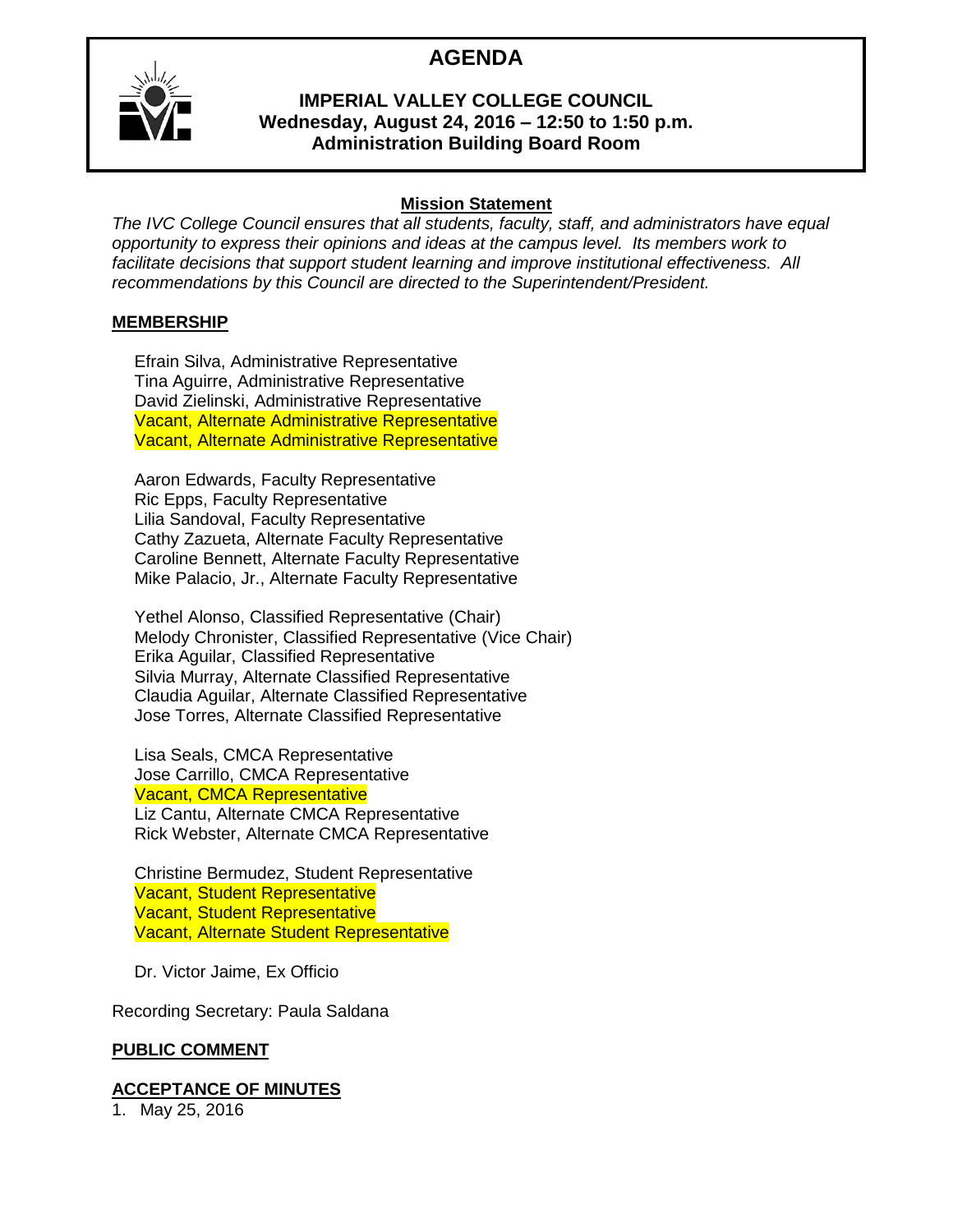#### **CHAIR REPORT – Yethel Alonso**

#### **WRITTEN REPORTS**

No reports submitted.

#### **ACTION ITEMS**

None.

#### **DISCUSSION AND INFORMATION ITEMS**

- 1. Board Policies for Chapter 4 Academic Affairs (Attachment A)
- 2. College Council Representative for CART Committee
- 3. Review of College Council Bylaws (Attachment B)
- 4. IV Transit Bus Routes
- 5. College Council Meeting for November
- 6. College Council Subcommittee Self-Evaluations
- 7. Fall 2016 Instructional Council Retreat Dr. Nicholas Akinkuoye
- 8. Part-Time Faculty Orientation Dr. Nicholas Akinkuoye
- 9. Convocation: 14 New Faculty Added to IVC Dr. Nicholas Akinkuoye
- 10. Enrollment Management Presentation and its Outcome Dr. Nicholas Akinkuoye

#### **ADJOURNMENT**

#### **2016-2017 College Council Meeting Schedule at 12:50-1:50 p.m. in the Board Room**

| 2016         | 2017        |
|--------------|-------------|
| August 24    | February 22 |
| September 28 | March 22    |
| October 26   | April 26    |
| November TBD | May 24      |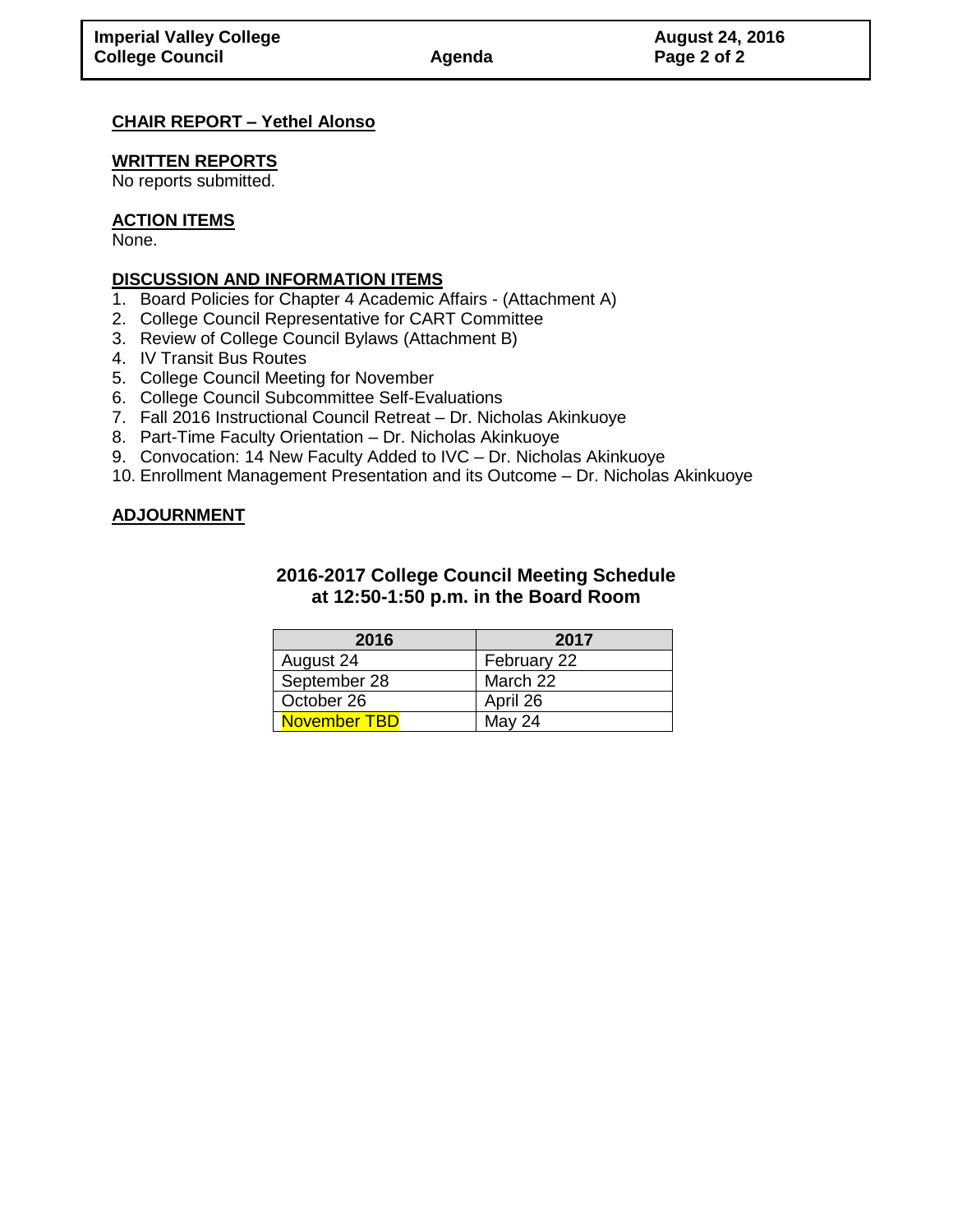# **UNADOPTED MINUTES**



#### **IMPERIAL VALLEY COLLEGE COUNCIL Wednesday, May 25, 2016 – 12:50 to 1:50 p.m. Building #2100 - #2131**

Chair Alonso called the meeting to order at 12:56 p.m.

## **MEMBERSHIP**

Sergio Lopez, Administrative Representative

- $\checkmark$  Efrain Silva, Administrative Representative
- $\checkmark$  Tina Aguirre, Administrative Representative Ted Ceasar, Alternate Administrative Representative David Zielinski, Alternate Administrative Representative
- $\checkmark$  Aaron Edwards, Faculty Representative
- Ric Epps, Faculty Representative Lilia Sandoval, Faculty Representative Cathy Zazueta, Alternate Faculty Representative Caroline Bennett, Alternate Faculty Representative
- $\checkmark$  Mike Palacio, Jr., Alternate Faculty Representative
- $\checkmark$  Yethel Alonso, Classified Representative (Chair)<br> $\checkmark$  Melody Chronister. Classified Representative (Vio
- Melody Chronister, Classified Representative (Vice Chair) Erika Aguilar, Classified Representative Silvia Murray, Alternate Classified Representative Claudia Aguilar, Alternate Classified Representative Jose Torres, Alternate Classified Representative

Lisa Seals, CMCA Representative

- $\checkmark$  Jose Carrillo, CMCA Representative Vacant, CMCA Representative Liz Cantu, Alternate CMCA Representative Rick Webster, Alternate CMCA Representative
- $\checkmark$  Edalaine Joy Tango-an, Student Representative
- Aimee Galeana, Student Representative
- Benjamin Barajas, Student Representative Karen Villa, Alternate Student Representative

Dr. Victor Jaime, Ex Officio

Recording Secretary: Angie Gallo

Others Present: John Lau

#### **PUBLIC COMMENT**

Director Jose Carrillo stated he will be establishing a taskforce for Multiple Measures implementation and if anyone is interested to please contact him.

#### **ACCEPTANCE OF MINUTES**

1. April 27, 2016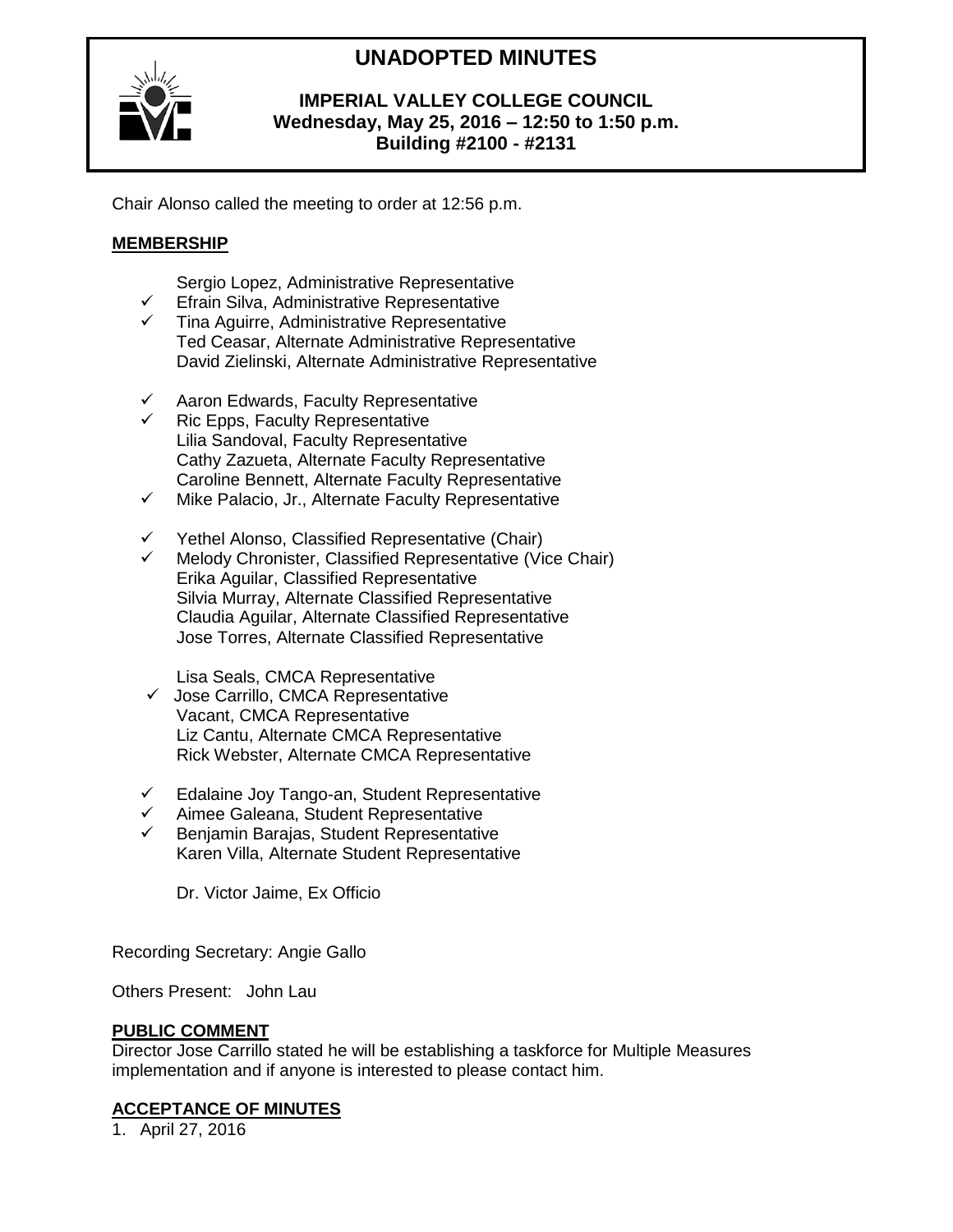M/S/C Tango-an/Chronister to accept the minutes of April 27, 2016. Motion carried.

#### **CHAIR REPORT – Yethel Alonso**

Chair Alonso thanked Melody Chronister for sending out notices regarding website pages needing update to the respective people. She stated that she hopes to meet with Vice Chair Chronister over the summer to review and ensure the webpages are up-to-date as requested and to review the process for submitting self-evaluation reports to help ensure committees submit them as requested.

The webpage updates are important for accreditation purposes. There are some committees/subcommittees that have not updated information since 2014. Chair Alonso indicated it is the responsibility of the committees' recording secretary to make sure information on the webpage is current.

## **WRITTEN REPORTS (Attachment A)**

There were no questions or comments on the reports.

#### **ACTION ITEMS**

There were no action items.

#### **DISCUSSION AND INFORMATION ITEMS**

Chair Alonso indicated the need to amend the agenda to include Dean Silva's Assessment of SPOL – room for improvements (added as discussion item #4).

#### **1. Chapter 3 Administrative Procedures (Attachment B)**

Discussion on AP 3200 regarding the membership composition of CART. Previously the membership was left to attend on an as-needed basis. Due to the lack of participation, the membership has been change back to include all those listed as regular members of CART.

Chair Alonso indicated BP 3255 was tabled at the last meeting due to issues with the duties indicated for union presidents based on the procedures. Chair Alonso pointed out that 3255 was not included in the attachments for review so it is not approved although it is listed as it should have been. Committee proceeded with the rest of the policies listed.

The Organizational chart still has a few errors. Question whether math & sciences should be listed together or if they should be separate.

## **2. Budget and Fiscal Planning Committee Letter – Melody Chronister**

Vice-chair Chronister displayed and read the letter from the Budget & Fiscal Planning Committee addressed to President Jaime. The Budget & Fiscal Planning Committee voted unanimously to send the letter forward as a recommendation to the President. The letter asks the President to create a taskforce to allow for transparent discussion about a number of issues that could impact the campus's financial stability.

#### **3. Update on College Council Subcommittee Websites – Melody Chronister**

Vice-chair Chronister indicated College Council still needs a CMCA representative to fill the vacant spot. Facilities & Environmental Improvement Committee was merged at the end of 2015 with the Health & Safety Committee to create Facilities, Environmental Health & Safety Committee. Chair Alonso has been working with Omar Ramos to merge the information from both webpages into one. Public Relations and Media Committee needs update to include membership names on the webpage. Campus Hour & Professional Development needs to be updated as well. Public Relations & Media Committee has a new recording secretary who will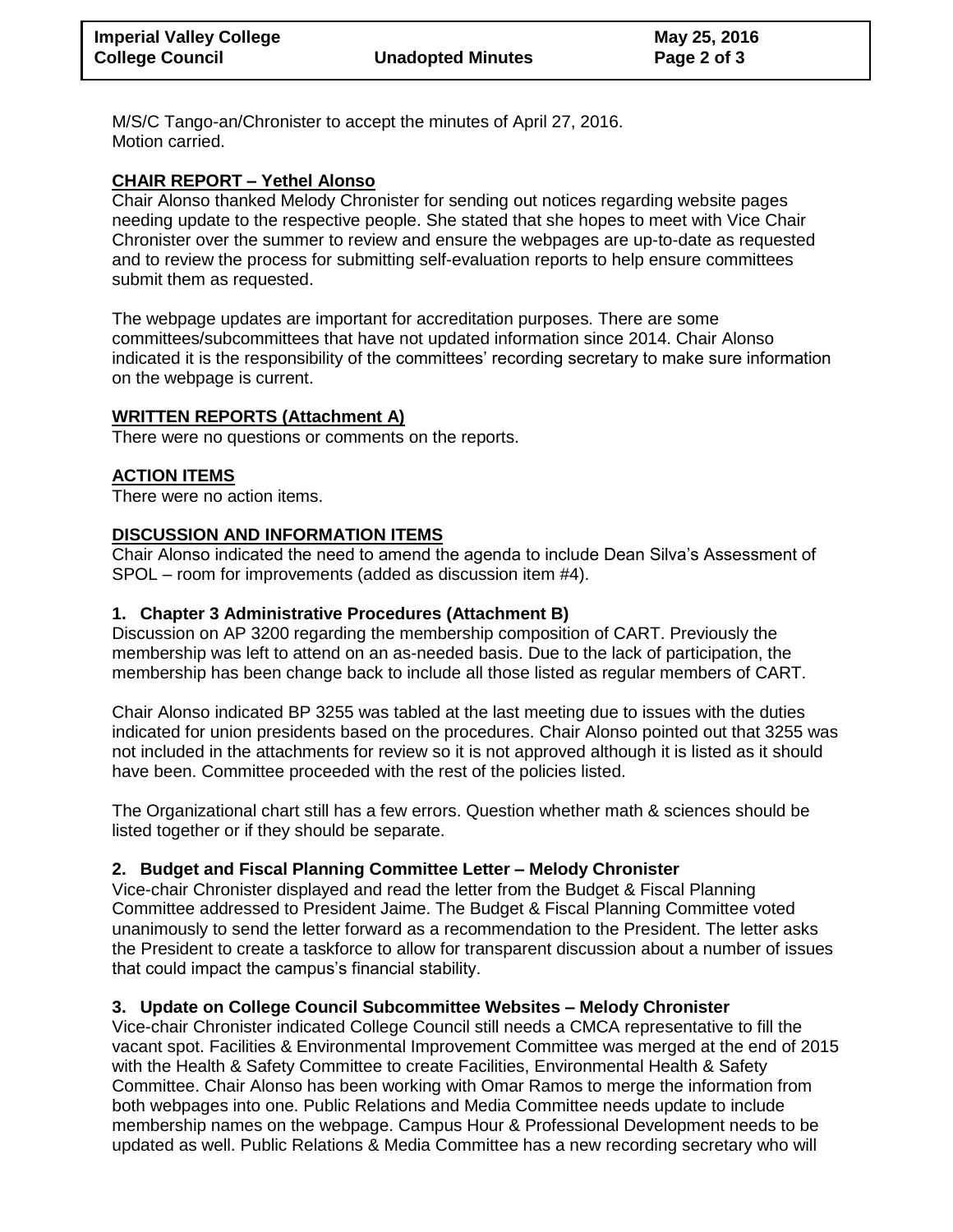work on updating the webpage information. College Council and Athletics committees are up to date.

## **ADJOURNMENT**

Chair Alonso adjourned the meeting at 1:40 p.m.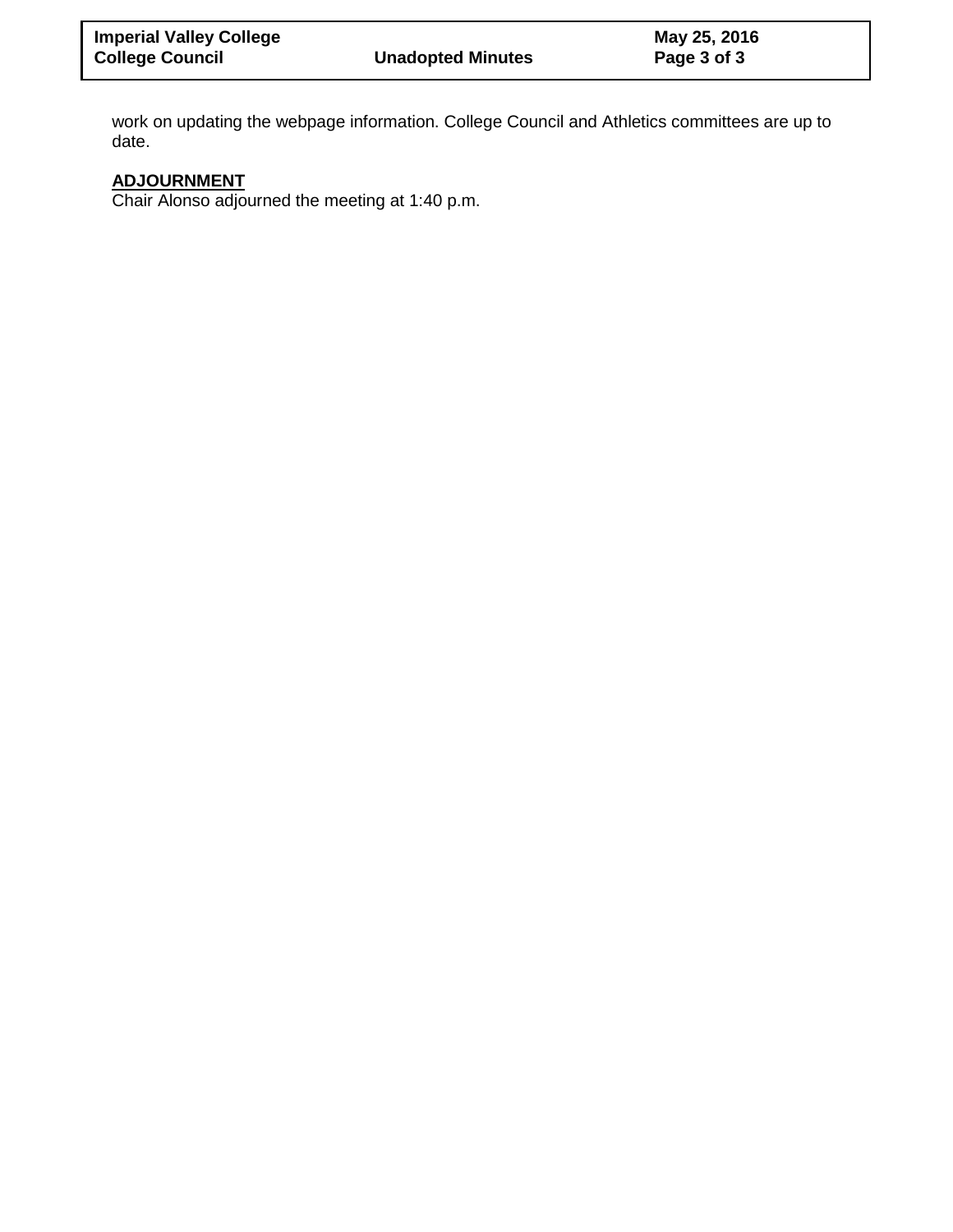# Board Policies **Chapter 4**  Academic Affairs

- BP 4010 Academic Calendar
- BP 4020 Program, Curriculum, and Course Development
- BP 4025 Philosophy and Criteria for Associate Degree and General Education
- BP 4030 Academic Freedom
- *BP 4040 Library and Learning Support Services*
- BP 4050 Articulation
- BP 4060 Delineation of Functions Agreements
- *BP 4070 Course Auditing and Auditing Fees (NEW POLICY)*
- **Graduation Requirements for Degrees and Certificates**
- BP 4106 Nursing Programs
- BP 4110 Honorary Degrees
- BP 4220 Standards of Scholarship
- BP 4225 Course Repetition
- BP 4226 Multiple and Overlapping Enrollment
- *BP 4230 Grading and Academic Record Symbols*
- BP 4231 Grade Changes
- BP 4235 Credit by Examination
- BP 4240 Academic Renewal
- *BP 4250 Probation, Disqualification Dismissal, and Readmission*
- BP 4260 Pre-requisites and Co-requisites
- BP 4300 Field Trips and Excursions
- BP 4400 Community Service Programs
- BP 4800 Intercollegiate Athletics

Legend:

*Changes to the BP (or title)* 

Strikeout to current language Highlight for new language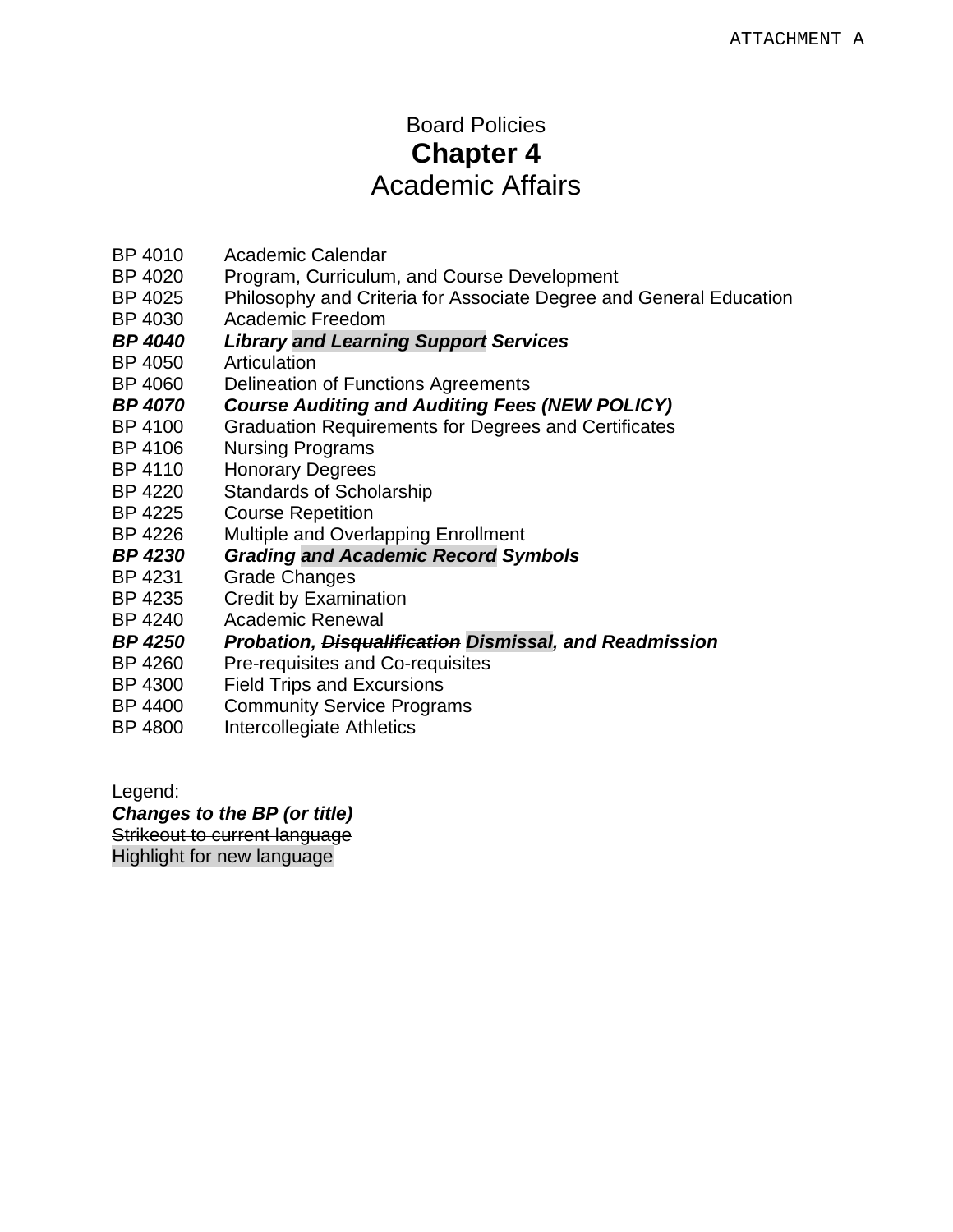## **IMPERIAL COMMUNITY COLLEGE DISTRICT BP 4010 Academic Calendar**

Reference: Education Code Section 70902(b)(12)

The CEO shall, in consultation with the CCA/CTA/NEA and other appropriate groups, develop and submit an academic calendar to the Board.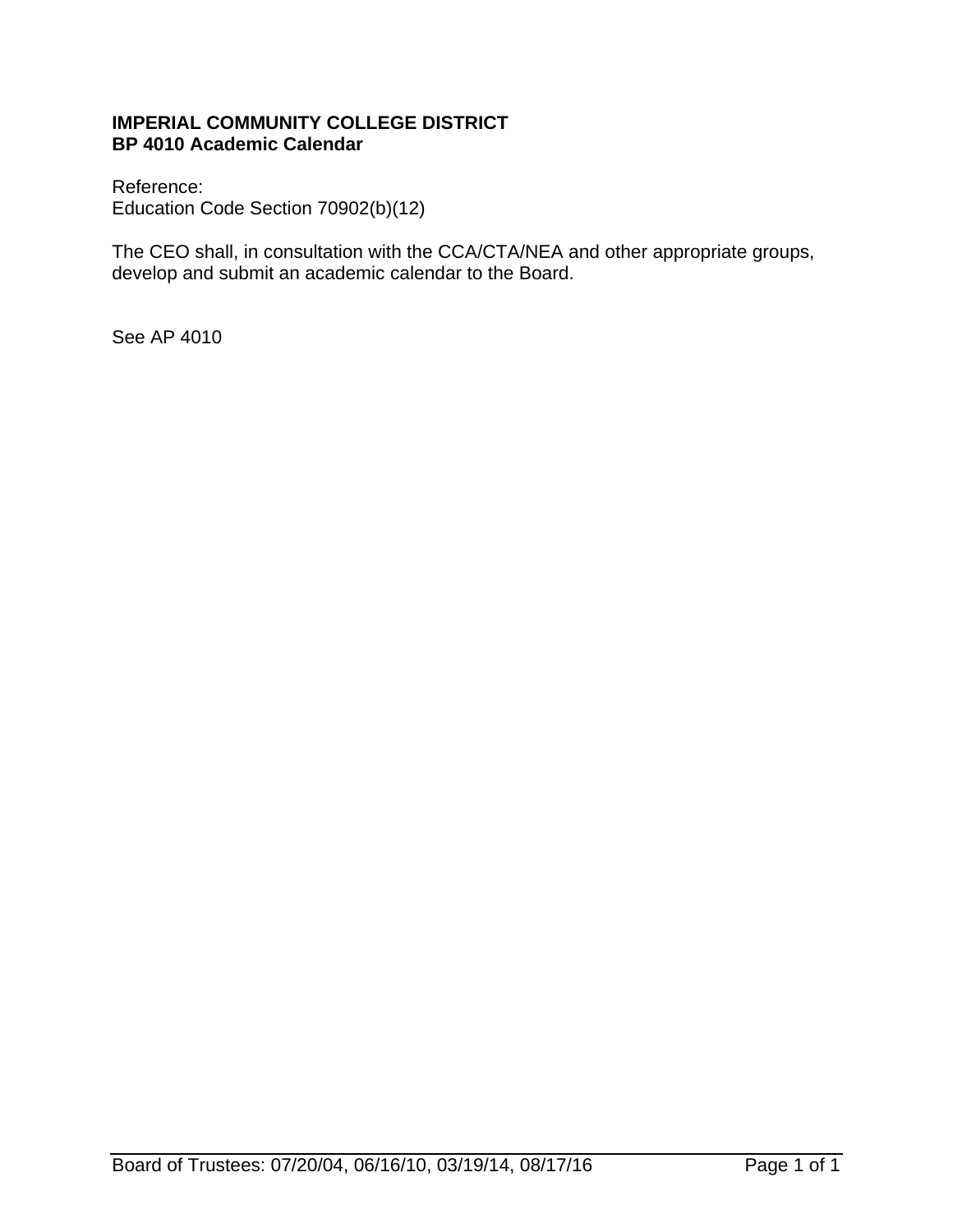#### **IMPERIAL COMMUNITY COLLEGE DISTRICT BP 4020 Program, Curriculum, and Course Development**

Reference:

Education Code Section 70901(b), 7092(b) and 78016; Title 5, Sections 51000, 51022, 55100, 55130, and 55150; U.S. Department of Education regulations on the Integrity of Federal Student Financial Aid Programs under the Title IV of the Higher Education Act of 1965, as amended; 34 Code of Federal Regulations Section 600.2, 602.24, 603.24, and 668.8; ACCJC Accreditation Standards II.A and II.A.9

The program and curricula of the District shall be of high quality, relevant to community and student needs, and evaluated regularly to ensure quality and currently. To that end, the CEO Superintendent/President shall establish procedures for the development and review of all curricular offerings, including their establishment, modification or discontinuance.

Furthermore, these procedures shall include:

- appropriate involvement of the faculty and Academic Senate in all processes;
- regular review and justification of programs and course descriptions;
- opportunities for training for persons involved in aspects of curriculum development;
- consideration of job market and other related information for vocational and occupational programs;
- development of a general catalog and announcement of courses.

All new programs and program deletions discontinuances shall be approved by the Board.

All new programs shall be submitted to the California Community Colleges Chancellor's Office for approval as required.

Individual degree-applicable credit courses offered as part of a permitted educational program shall be approved by the Board. Nondegree-applicable credit and degreeapplicable courses that are not part of an existing approved program must satisfy the conditions authorized by Title 5 regulations and shall be approved by the Board.

The Board delegates the authority for all other actions to the CEO Superintendent/President.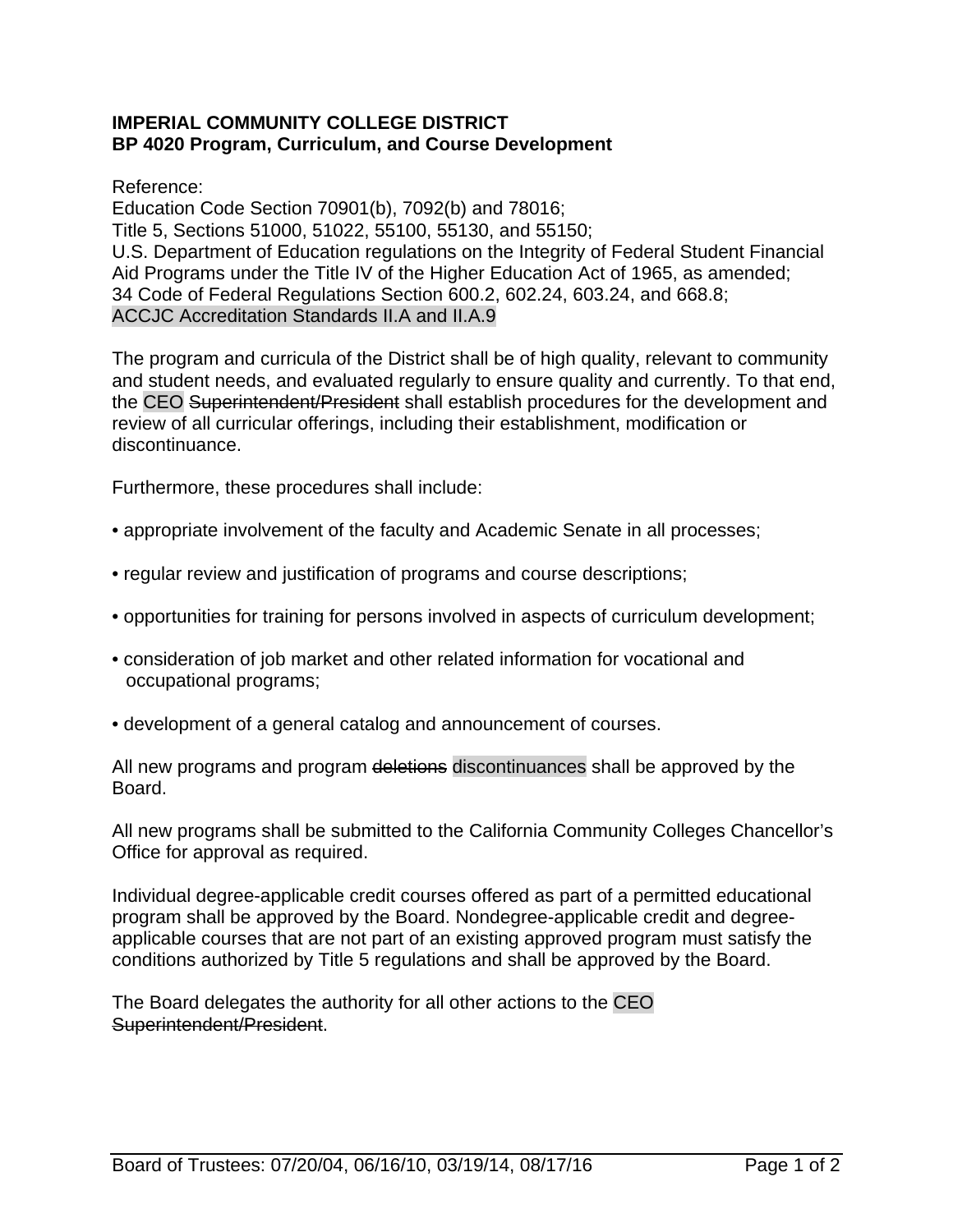## **Credit Hour**

Consistent with federal regulations applicable to federal financial aid eligibility, the District shall assess and designate each of its programs as either a "credit hour" program or a "clock hour" program.

The CEO Superintendent/President will establish procedures which prescribe the definition of "credit hour" consistent with applicable federal regulations, as they apply to community college districts.

The CEO Superintendent/President shall establish procedures to assure that curriculum and the District complies with the definition of "credit hour" or "clock hour," where applicable. The CEO Superintendent/President shall also establish procedures for using a clock-to-credit hour conversion formula to determine whether a credit hour program is eligible for federal financial aid. The conversion formula is used to determine whether such a credit-hour program has an appropriate minimum number of clock hours of instruction for each credit hour it claims.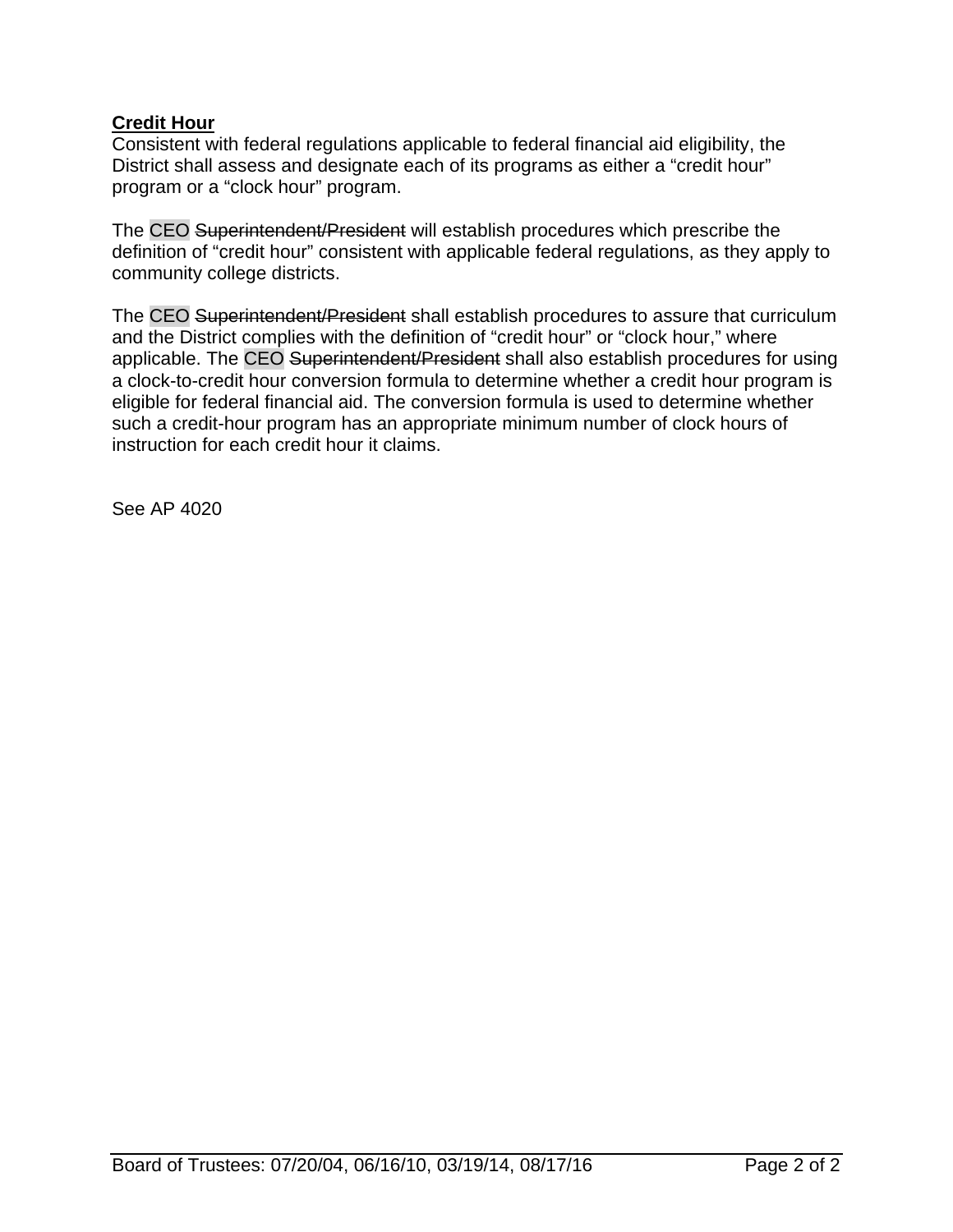## **IMPERIAL COMMUNITY COLLEGE DISTRICT BP 4025 Philosophy Criteria for Associate Degree and General Education**

Reference: Title 5 Section 55061 ACCJC Accreditation Standard II.A (formerly II.A.3)

Courses that are designated to fulfill the general education and depth requirements shall meet the following philosophy:

The awarding of an associate degree at Imperial Valley College represents more than an accumulation of units. The General Education program is a series of courses designed to lead students through patterns of learning experiences that will allow them to develop a breadth of knowledge to gain a command of subject areas and methods of inquiry that characterize the liberally educated person.

Through general education, students are encouraged to increase their skill level and expand their understanding of the physical world and the complex inter-relationships of individuals and groups within their social environments; understand the various modes of inquiry of the major and certificate disciplines; deepen appreciation of artistic and cultural heritages, and become aware of other cultures and times; strengthen their ability to communicate, reason, and critically evaluate information both orally and in writing; acquire a positive attitude toward learning, and develop self-understanding. As a result, they are better able to recognize, understand, and act upon the complex personal, social, scientific, and political issues that confront them daily.

The CEO shall establish procedures to assure that courses used to meet general education and associate degree requirements meet the standards in this policy. The procedures shall provide for appropriate Academic Senate involvement.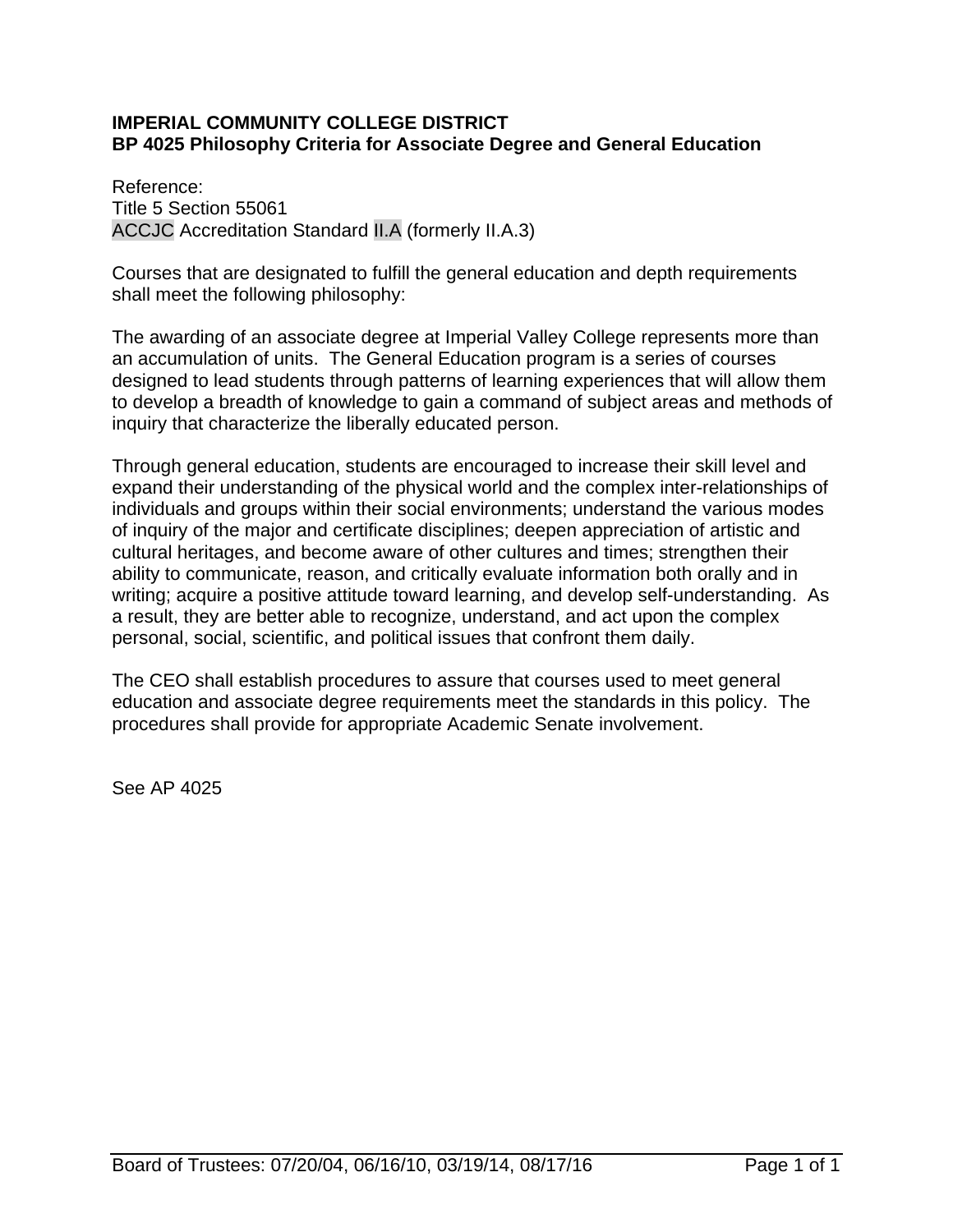## **IMPERIAL COMMUNITY COLLEGE DISTRICT BP 4030 Academic Freedom**

Reference: Title 5 Section 50123; ACCJC Accreditation Eligibility Requirement 20 and ACCJC Accreditation Standard I.C.7 (formerly II.A.7)

The CEO shall:

- a. adopt policy statement on academic freedom which shall be made available to faculty and be filed with the Chancellor;
- b. adopt administrative procedures which are consistent with the provisions of Sections 53200-53206, regarding the role of academic senates and faculty councils and are filed with the Chancellor;
- c. substantially comply with District adopted policy and administrative procedures adopted pursuant to subsections (a) and (b).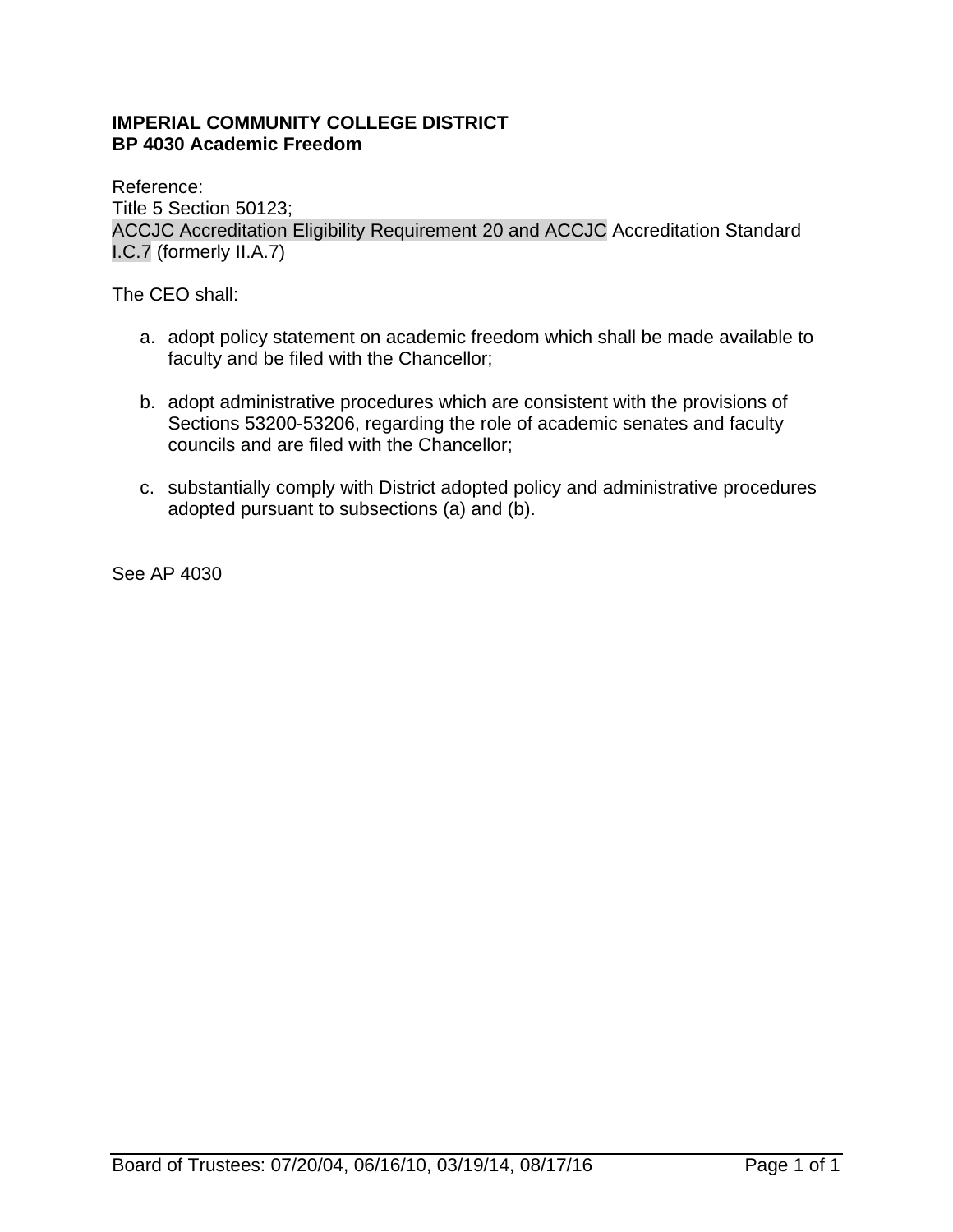## **IMPERIAL COMMUNITY COLLEGE DISTRICT BP 4040 Library and Learning Support Services**

Reference: Education Code Section 78100; Civil Code Section 1798.90; ACCJC Accreditation Standard II

The District shall provide library and learning support services that are an integral part of the institution's educational program consisting of materials and services that support the overall curriculum, and will comply with requirements of the Reader Privacy Act.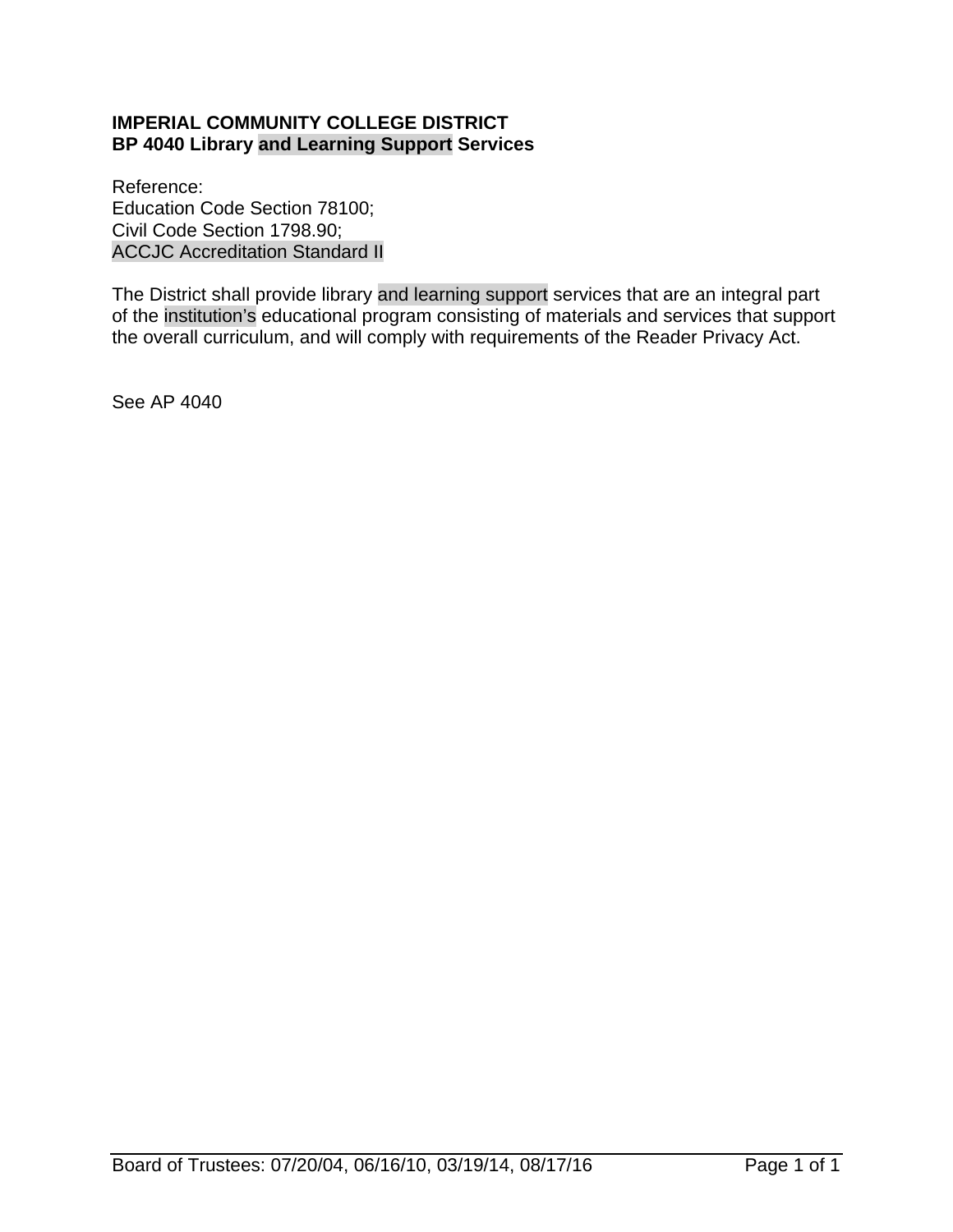## **IMPERIAL COMMUNITY COLLEGE DISTRICT BP 4050 Articulation**

Reference: Education Code Sections 66720-66744; Title 5 Section 51022(b) ACCJC Accreditation Standard II.A.10

The CEO shall establish procedures that assure appropriate articulation of the District's educational programs with proximate high schools and baccalaureate institutions.

The procedures also may support articulation with institutions, including other community colleges and those that are not geographically proximate but that are appropriate and advantageous for partnership with the District.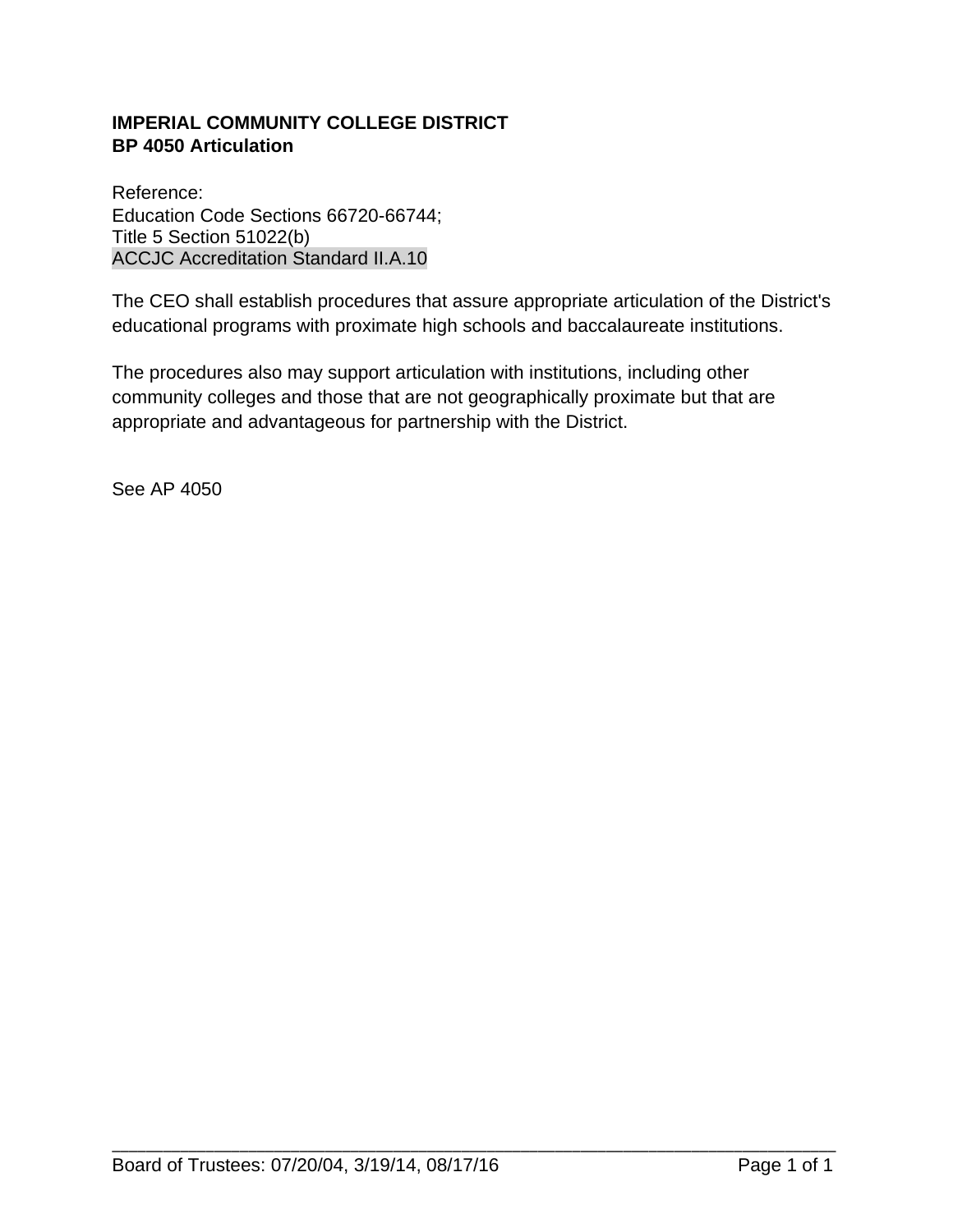#### **IMPERIAL COMMUNITY COLLEGE DISTRICT BP 4060 Delineation of Functions Agreements**

Reference: Education Code Sections 8535 and 8536

Whenever a mutual agreement with a school district or other educational entity relating to responsibility for non-credit continuing education programs is required by law, the CEO shall present an appropriate memorandum of understanding to the Board for approval.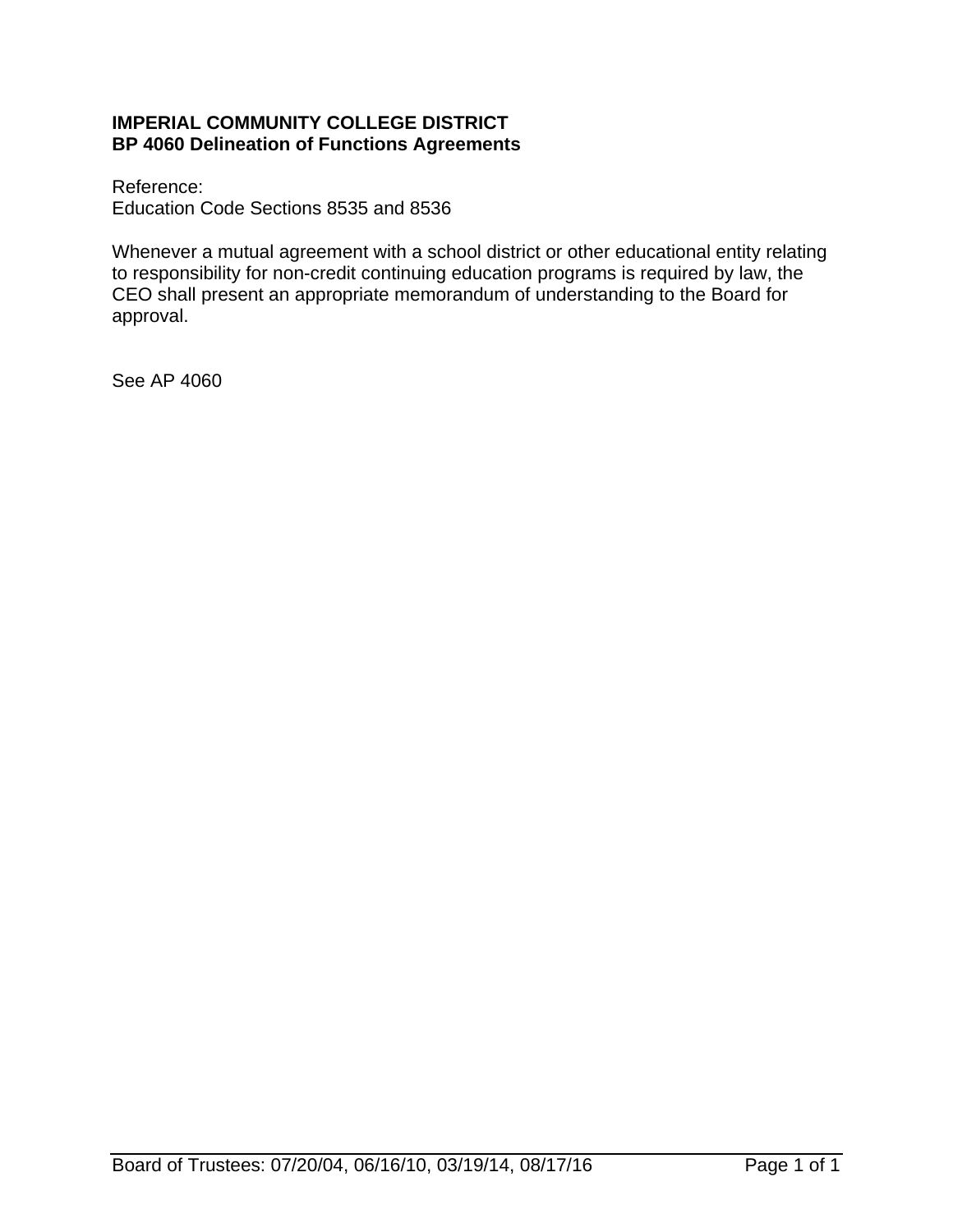## **IMPERIAL COMMUNITY COLLEGE DISTRICT BP 4070 Course Auditing and Auditing Fees**

Reference: Education Code Section 76370

Students may audit courses.

The fee for auditing courses shall be *no more than \$15.00 per unit*. Students enrolled in classes to receive credit for ten or more semester credit units shall not be charged a fee to audit three or fewer semester units per semester.

No student auditing a course shall be permitted to change his/her enrollment to receive credit for the course.

Priority in class enrollment shall be given to students enrolled in the course for credit toward a degree or certificate.

\_\_\_\_\_\_\_\_\_\_\_\_\_\_\_\_\_\_\_\_\_\_\_\_\_\_\_\_\_\_\_\_\_\_\_\_\_\_\_\_\_\_\_\_\_\_\_\_\_\_\_\_\_\_\_\_\_\_\_\_\_\_\_\_\_\_\_\_\_\_\_\_\_\_\_\_\_\_\_\_\_\_\_\_\_

No AP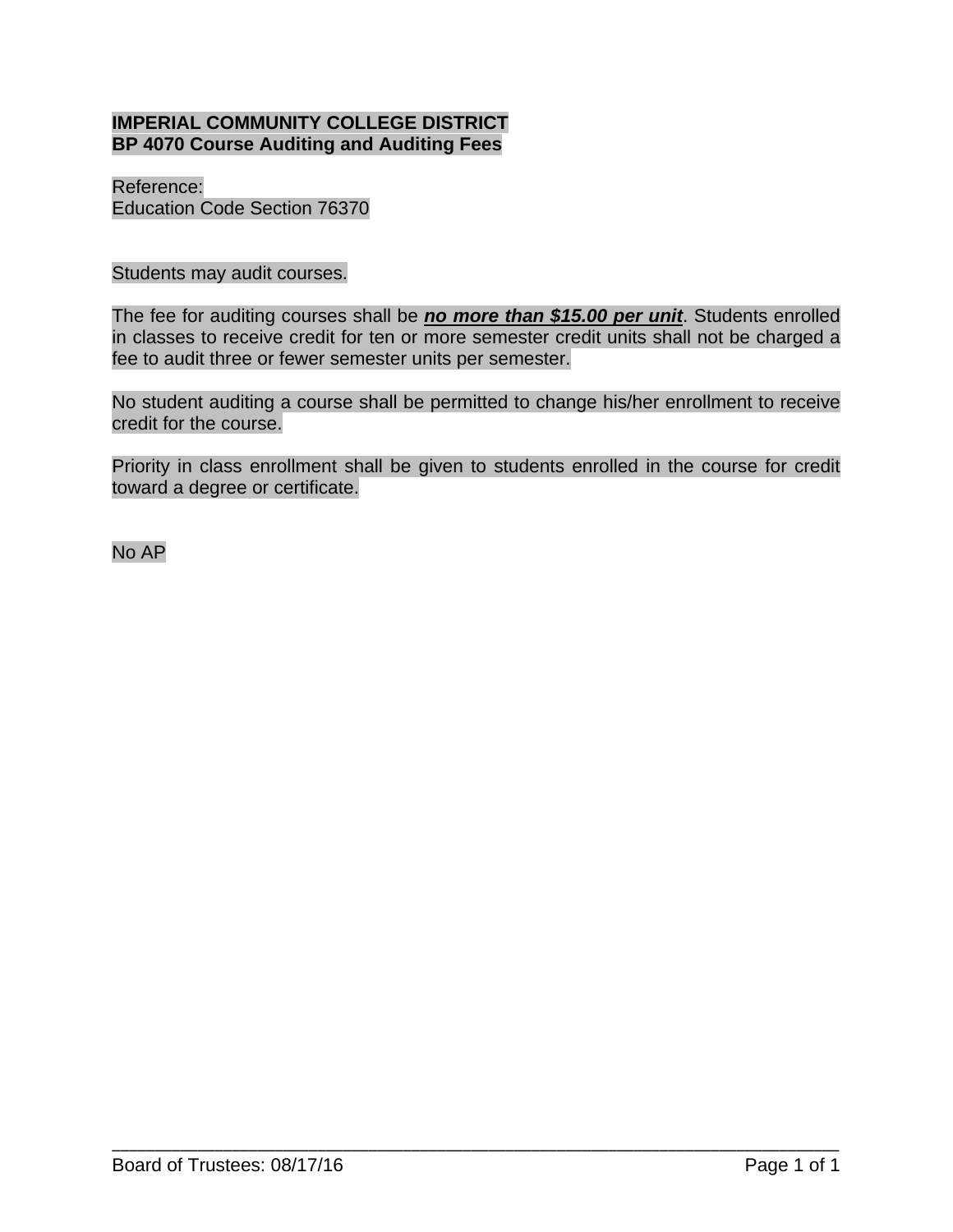## **IMPERIAL COMMUNITY COLLEGE DISTRICT BP 4100 Graduation Requirements for Degrees and Certificates**

Reference: Education Code Section 70902(b)(3); Title 5 Sections 55060 et seq.

The District grants the degrees of Associate in Arts and Associate in Science to those students who have completed the subject requirements for graduation and who have maintained a 2.0 grade point average for all degree-applicable courses attempted at all colleges or universities attended, met residency and competency requirements as set forth in Title 5 regulations, and met all financial obligations to the college.

Students may be awarded a Certificate of Achievement upon successful completion of a minimum of 18 units of degree-applicable coursework designed as a pattern of learning experience develop specific capabilities that may be oriented to career or general education.

The CEO shall establish procedures to determine degree and certificate requirements that include appropriate involvement of the Curriculum and Instruction Committee. The procedures shall assure that graduation requirements are published in the District's catalog(s) and included in other resources that are convenient for students.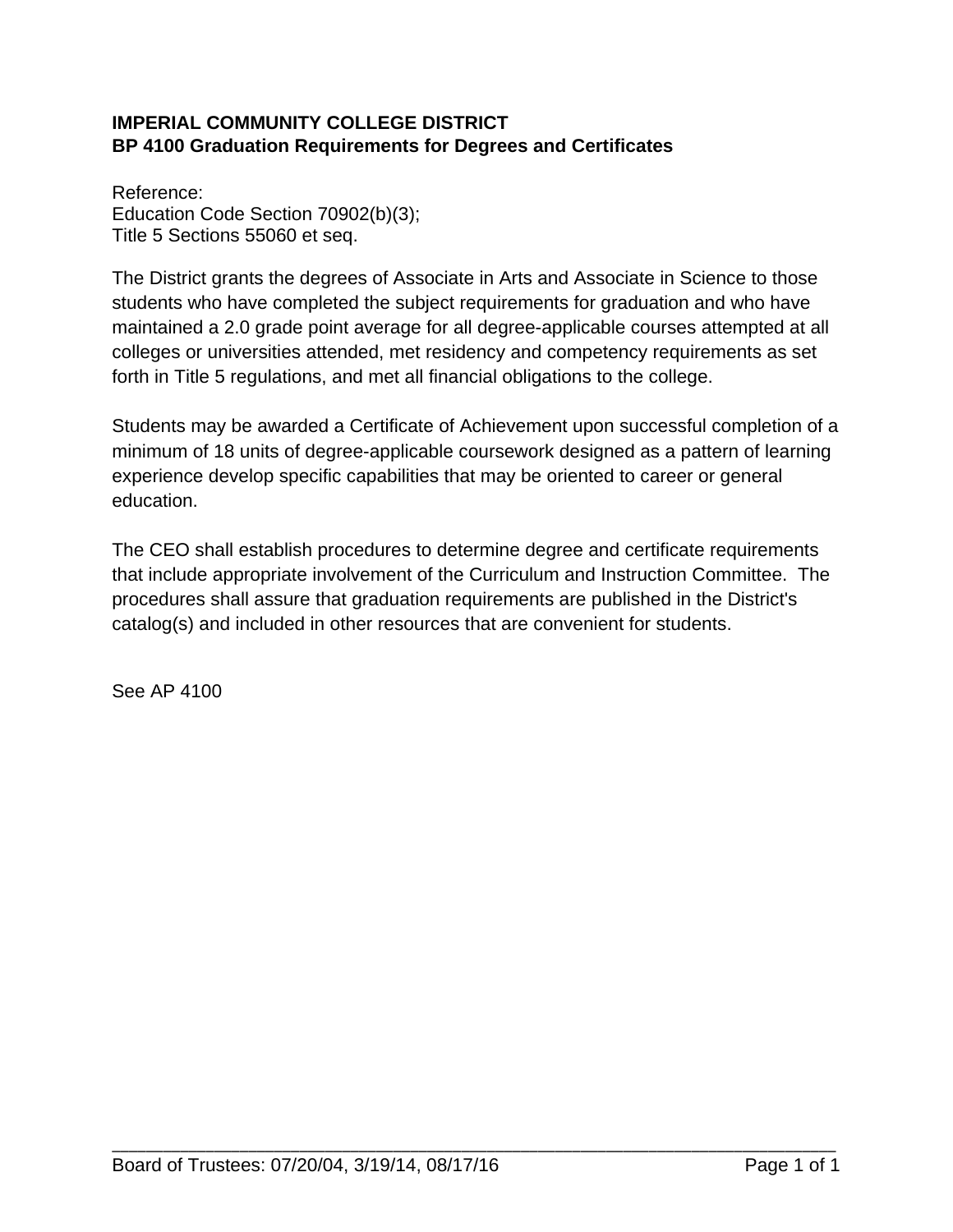## **IMPERIAL COMMUNITY COLLEGE DISTRICT BP 4106 Nursing Programs**

References:

Education Code Sections 66055.8, 66055.9, 70101- 701076, 70120, 70124, 70125, 70128.5, 78260, 78261, 78261.3, 78261.5, 87482, 89267, 89267.3, and 92645; Title 5 Sections 55060 et seq., 55521; Health and Safety Code: Section 128050

Nursing students who have already earned a baccalaureate or higher degree from a regionally accredited institution of higher learning are not required to complete any general education requirements that may be required for an associate degree. Instead, these students only need to complete the coursework necessary for licensing as a registered nurse.

The District shall consider all of the following when screening nursing students:

- $\leftrightarrow$   $(A)$  Academic degrees or diplomas, or relevant certificates, held by an applicant;
- $\leftarrow$   $\left(\frac{B}{B}\right)$  Grade-point average in relevant coursework;
- (C) Any relevant work or volunteer experience;
- $\leftarrow$   $\left\langle \right.$  (D) Life experiences or special circumstances of an applicant; and
- $\leftarrow$   $\leftarrow$  Proficiency or advanced level coursework in languages other than English.

Should the District have a nursing instructor that successfully applies for a position and qualifies for a State Nursing Assumption Program of Loans for Education (SNAPLE) the following will act as the minimum criteria:

Loan assumption agreements may be awarded to individuals who at a minimum possess a baccalaureate degree in nursing or a field related to nursing who have agreed to teach nursing on a full-time or part-time basis commencing not more than 12 months after receiving a loan assumption awarded. The loan assumption program is referred to as the State Nursing Assumption Program of Loans for Education (SNAPLE). The loan assumption agreement will be considered no longer effective and deemed terminated, if a program participant fails to complete a minimum of three academic years of teaching on a full-time basis or the equivalent on a part-time basis. Loan assumptions payments will not be made on behalf of the participant until the participant has completed one academic year, or the equivalent of full-time teaching nursing students at one or more regionally accredited, eligible Districts. The commission can assume liability for loans incurred by the participant to pay for the participants' undergraduate and graduate's degrees.

The terms of the loan agreement program can be extended for one academic year, unless extended by the commission on a case-by-case basis, for the following reasons:

- Pregnancy;
- Serious illness;
- Natural causes; or
- Being called to military active duty status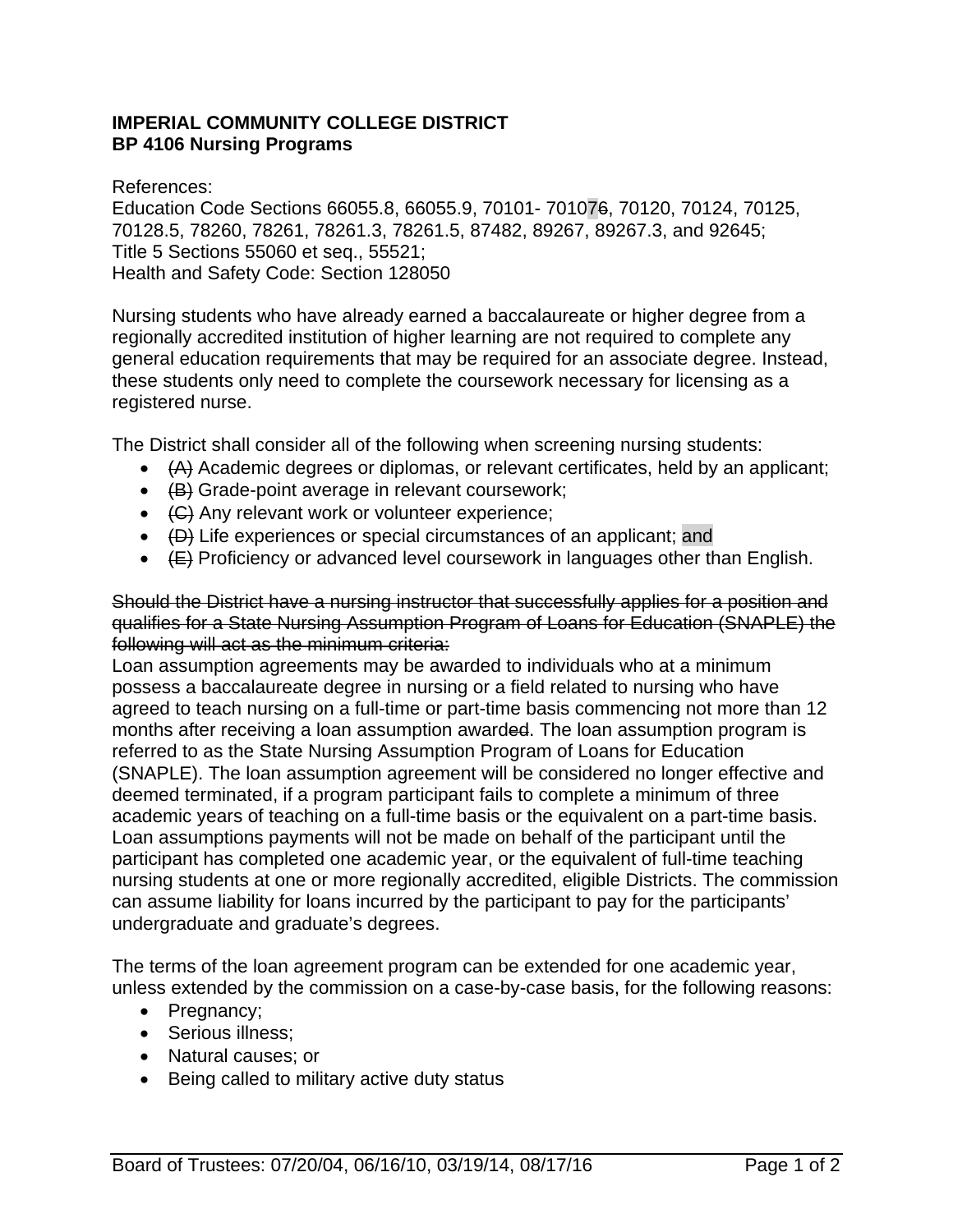In addition, when an interruption of instruction because of a natural disaster prohibits a loan program participant from completing one of the required years of teaching service, the term of the loan assumption agreement shall be extended for a period of time equal to the period of interruption of instruction.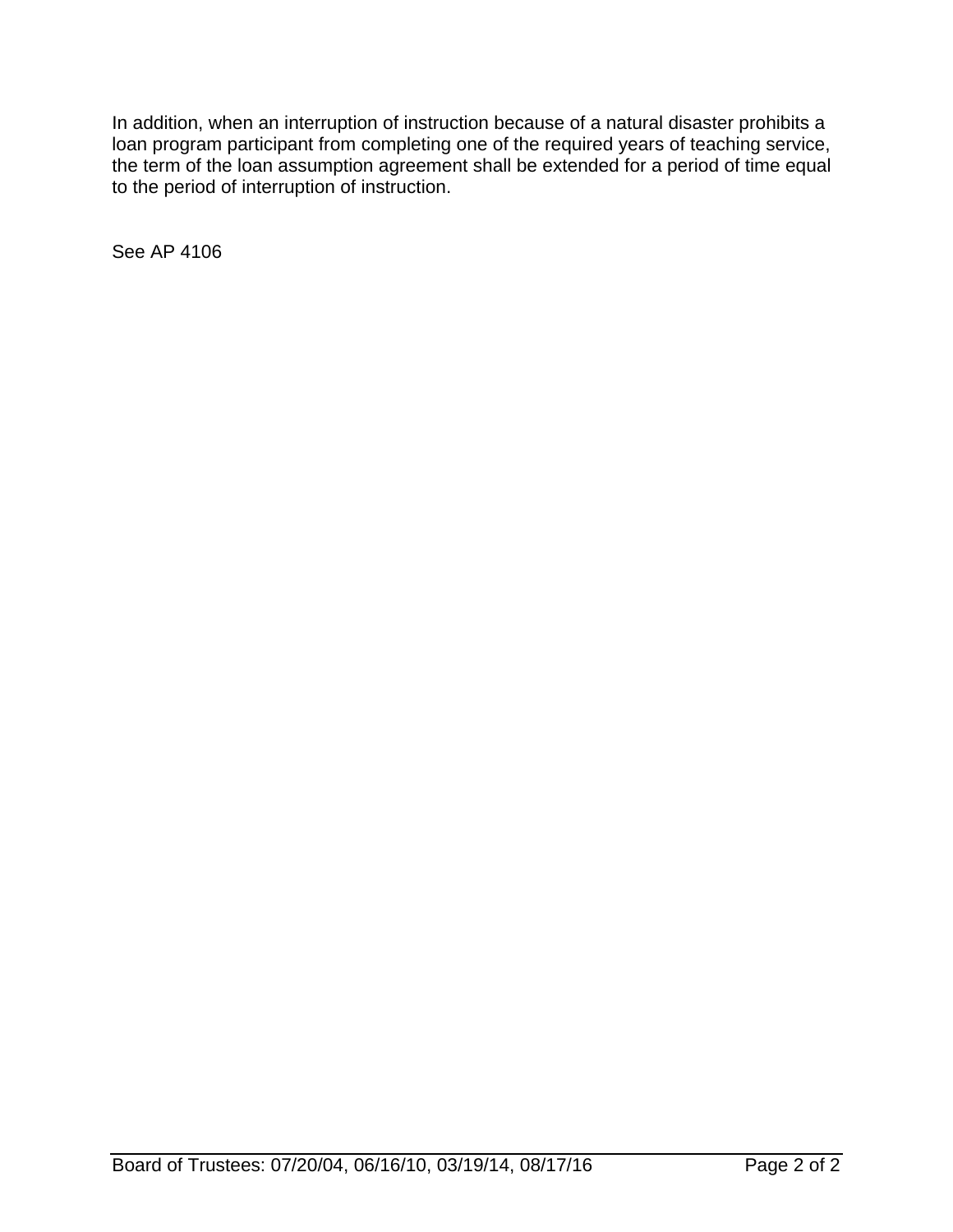## **IMPERIAL COMMUNITY COLLEGE DISTRICT BP 4110 Honorary Degrees**

Reference: Education Code Section 72122

Honorary degrees may be awarded at commencement or some other equally appropriate time. The names of persons receiving honorary degrees must be approved by the Board.

\_\_\_\_\_\_\_\_\_\_\_\_\_\_\_\_\_\_\_\_\_\_\_\_\_\_\_\_\_\_\_\_\_\_\_\_\_\_\_\_\_\_\_\_\_\_\_\_\_\_\_\_\_\_\_\_\_\_\_\_\_\_\_\_\_\_\_\_\_\_\_\_\_\_\_\_\_\_\_\_\_\_\_\_\_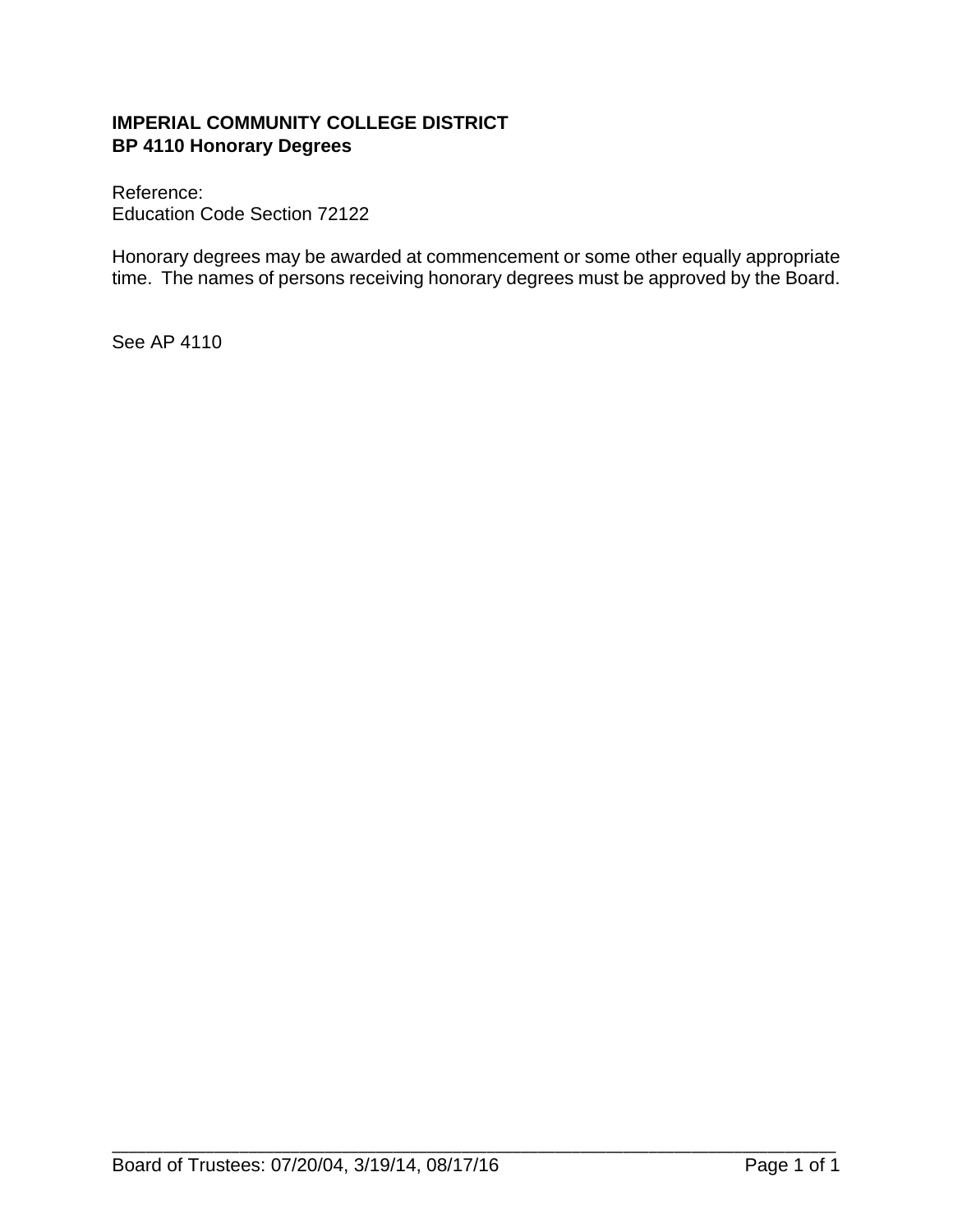## **IMPERIAL COMMUNITY COLLEGE DISTRICT BP 4220 Standards of Scholarship**

Reference: Education Code Section 70902(b)(3); Title 5 Sections 55020 et seq., 55030 55031 et seq., and 55040 et seq.

The CEO shall establish procedures that establish standards of scholarship consistent with the provisions of Title 5 Sections 55020 et seq., 55030 et seq., 55040 et seq., and Board policy.

These procedures shall address: grading practices, academic record symbols, grade point average, credit by examination, academic and progress probation, academic and progress dismissal, academic renewal, course repetition, limits on remedial coursework, and grade changes.

These procedures shall be described in the District's catalogs.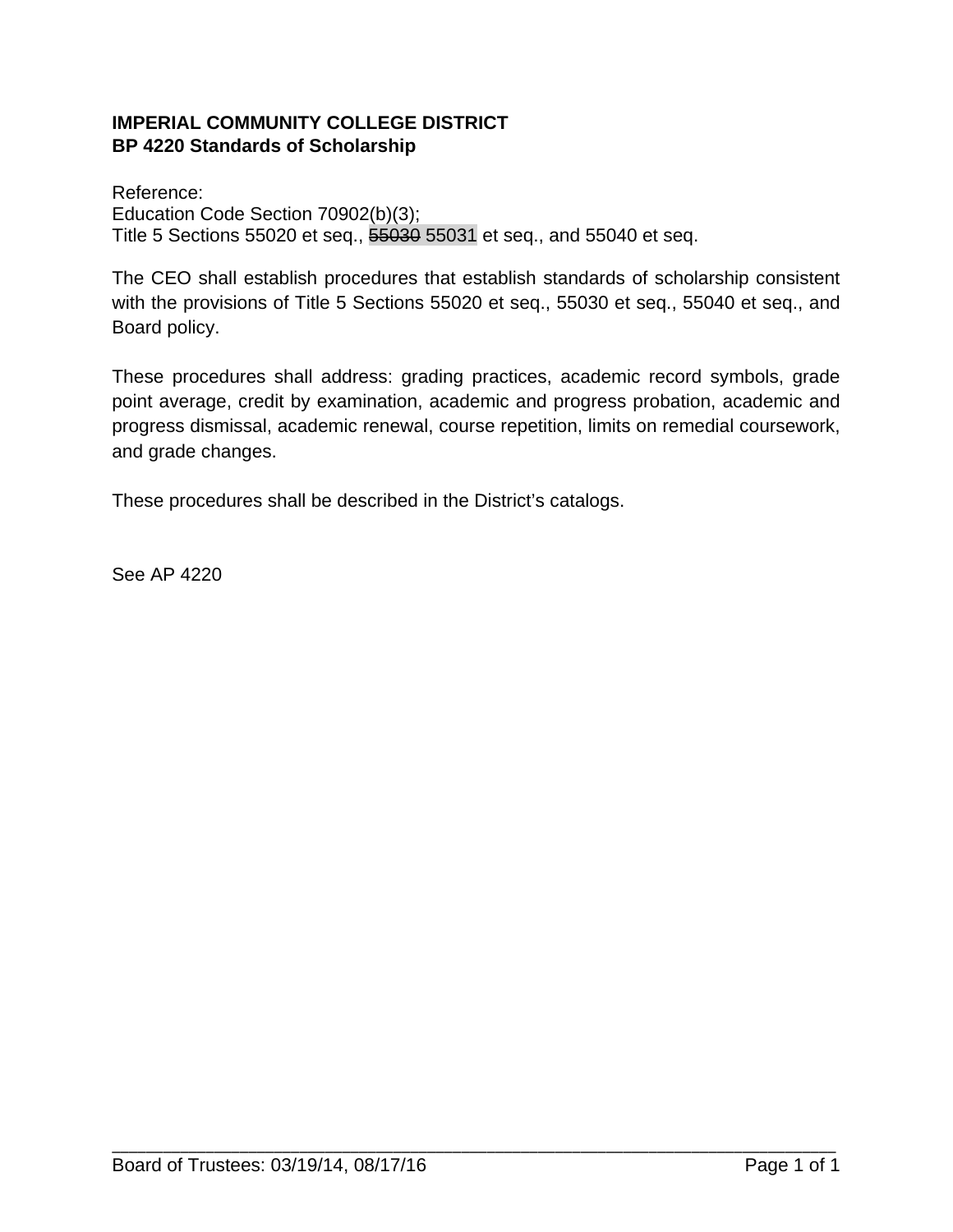## **IMPERIAL COMMUNITY COLLEGE DISTRICT BP 4225 Course Repetition**

Reference: Title 5 Sections 55040, 55041, 55042, 55044, and 58161

Students may repeat courses in which substandard grades (less than "C") were earned. The Board has determined reasonable limitations on course repetition as described in AP 4225 titled Course Repetition.

When course repetition occurs, the permanent academic record shall be annotated in such a manner that all work remains legible, insuring a true and complete academic history.

Under special circumstances, students may repeat courses in which a C or better grade was earned. The special circumstances are defined in administrative procedures.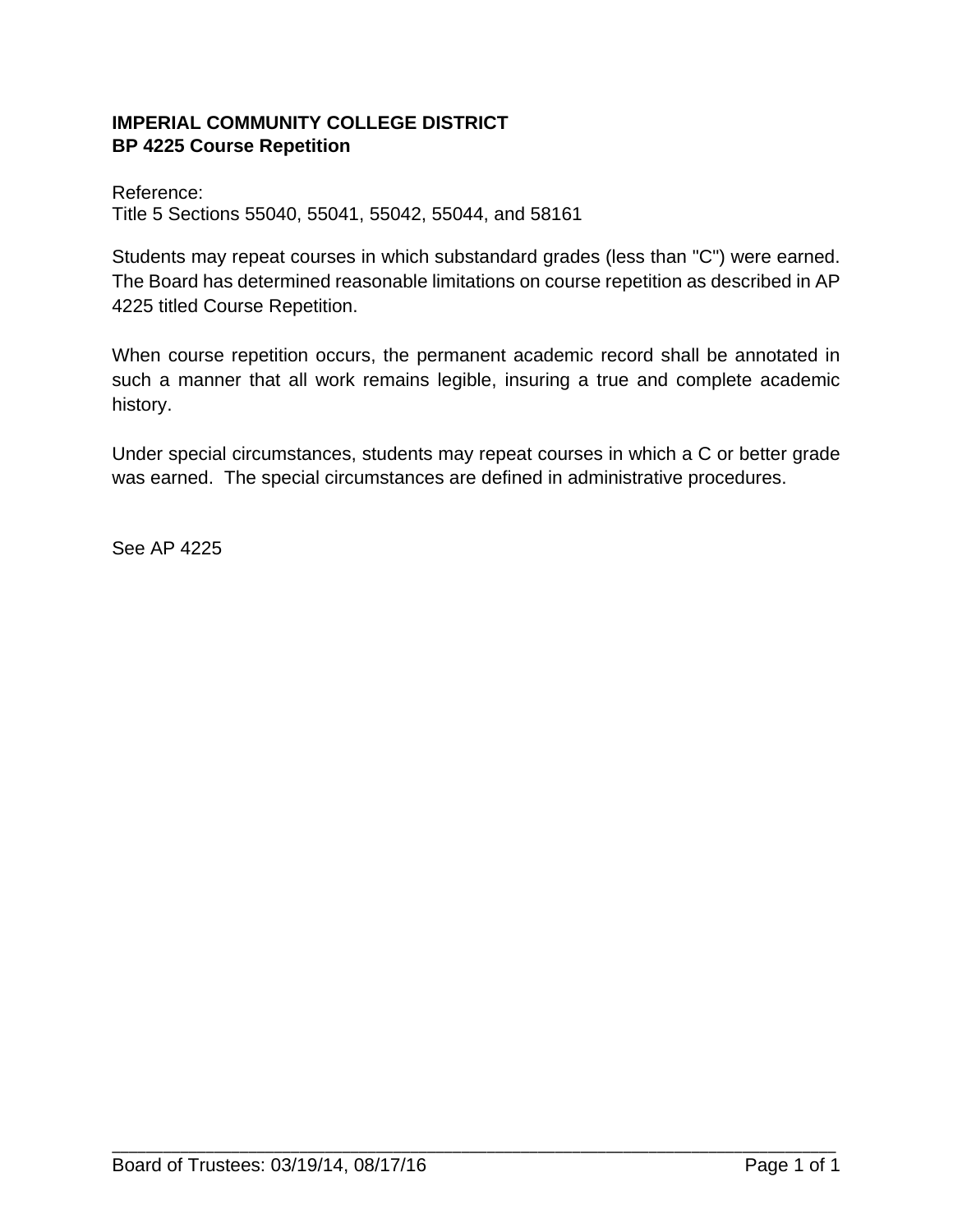## **IMPERIAL COMMUNITY COLLEGE DISTRICT BP 4226 Multiple and Overlapping Enrollment**

Reference: Title 5, Section 55007

The CEO shall establish procedures to ensure that students may only enroll in two or more sections of the same credit course during the same term if the length of the course provides that the student is not enrolled in more than one section at any given time.

The CEO shall establish procedures to ensure that students may only enroll in two or more courses where the meeting times overlap under the conditions specified in Title 5, Section 55007.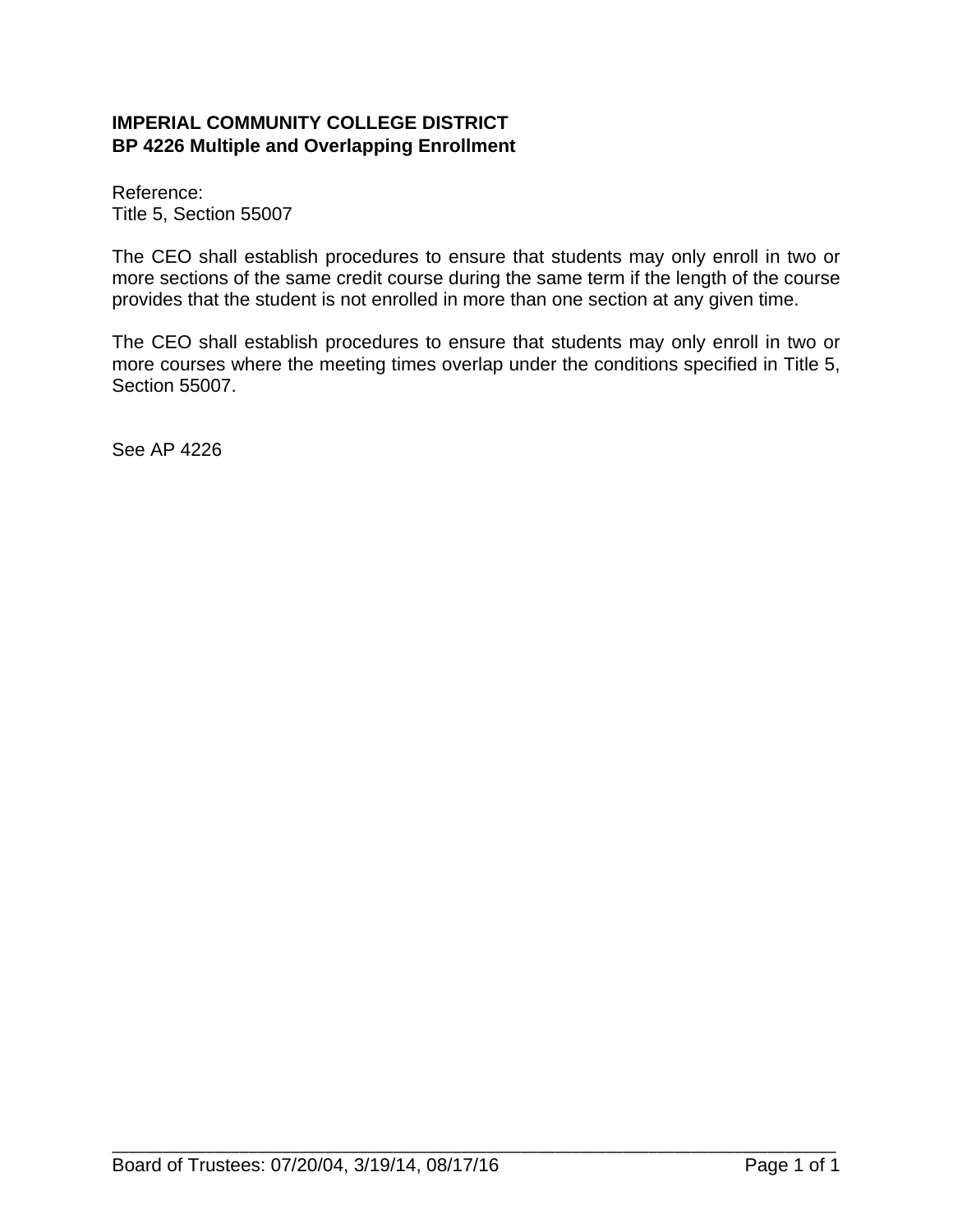## **IMPERIAL COMMUNITY COLLEGE DISTRICT BP 4230 Grading and Academic Record Symbols**

Reference: Title 5, Section 55023

Courses shall be graded using the grading system established by Title 5.

The grading system shall be published in the college catalog and made available to students.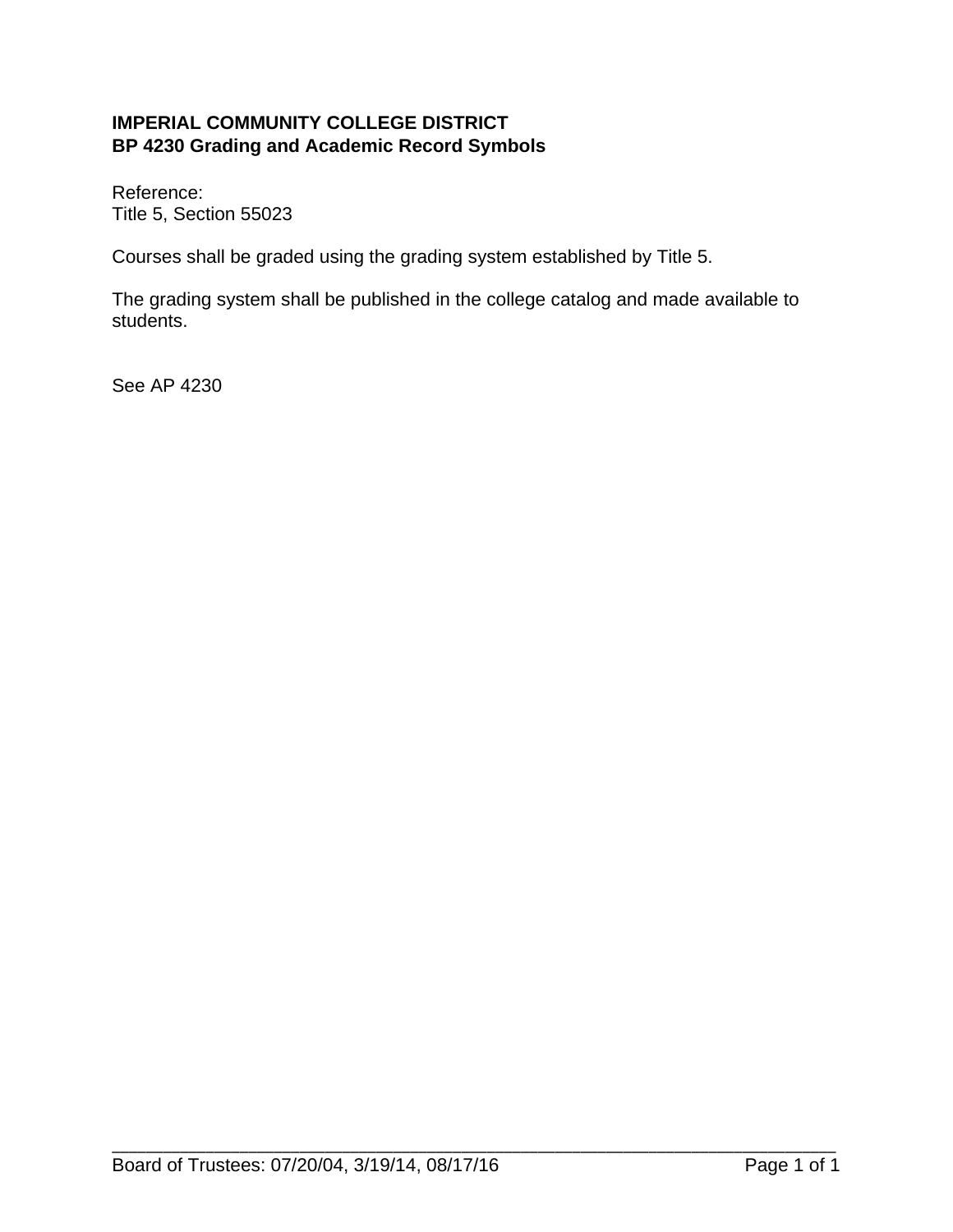## **IMPERIAL COMMUNITY COLLEGE DISTRICT BP 4231 Grade Changes**

Reference: Education Code Sections 76224 and 76232; Title 5 Section 55025

The CEO shall implement procedures to assure the accuracy and integrity of all grades awarded by faculty. The procedures shall include, but not necessarily be limited to, the following:

- Assurance that in the absence of mistake, bad faith, fraud or incompetence, the grades awarded by faculty shall be final.
- Procedures for students to challenge the correctness of a grade.
- The installation of security measures to protect grade records and grade storage systems from unauthorized access.
- Limitations on access to grade records and grade storage systems.
- Discipline for students or staff who are found to have gained access to grade records without proper authorization or to have changed grades without proper authorization.
- Notice to students, faculty, transfer institutions, accreditation agencies and law enforcement agencies if unauthorized access to grade records and grade storage systems is discovered to have occurred.

See BP 3310 Records Retention and Destruction See AP 4231 Grade Changes See BP/AP 5040 Student Records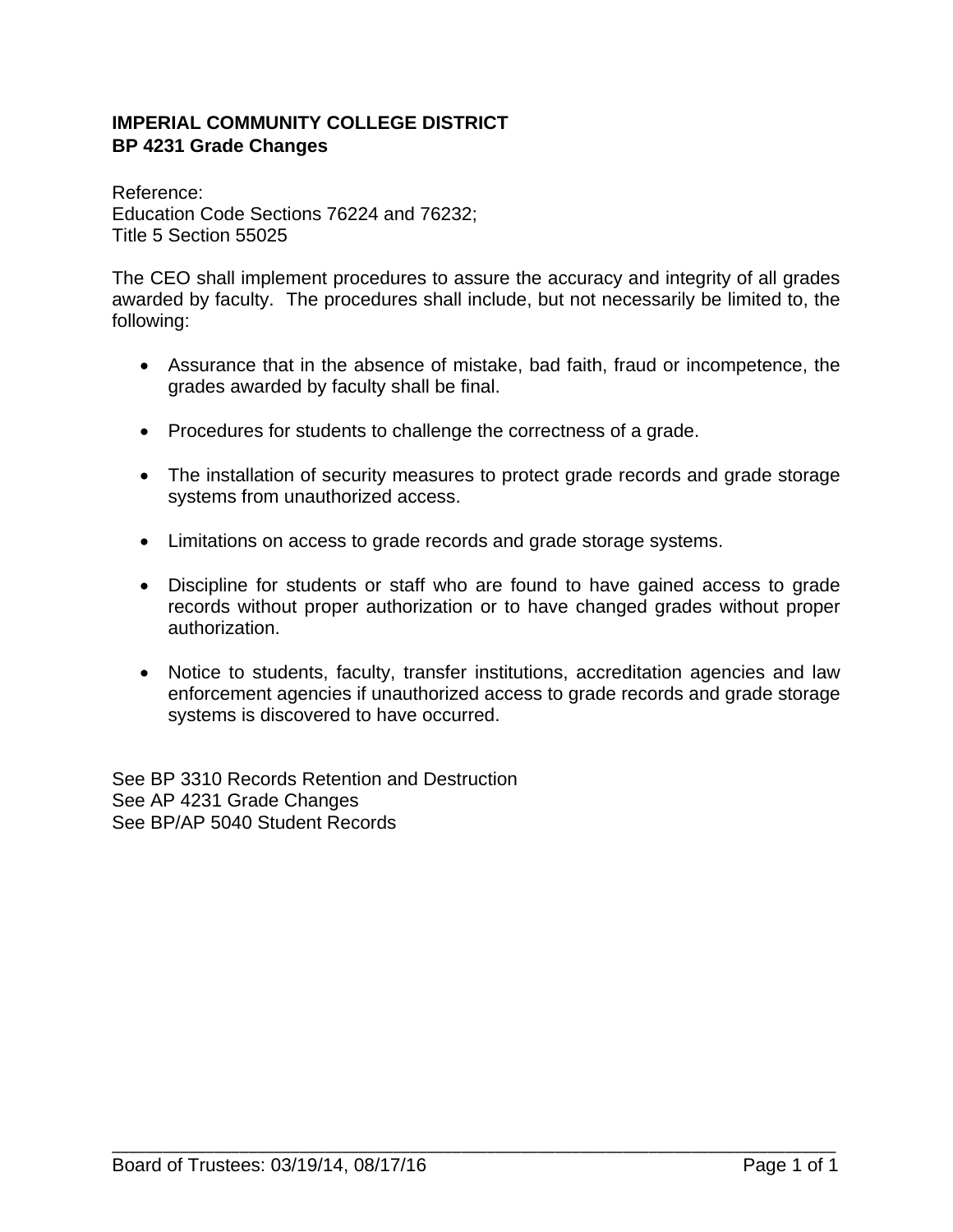## **IMPERIAL COMMUNITY COLLEGE DISTRICT BP 4235 Credit by Examination**

Reference: Title 5, Section 55050

Credit may be earned by students who satisfactorily pass authorized examinations. The CEO shall establish administrative procedures to implement this policy.

\_\_\_\_\_\_\_\_\_\_\_\_\_\_\_\_\_\_\_\_\_\_\_\_\_\_\_\_\_\_\_\_\_\_\_\_\_\_\_\_\_\_\_\_\_\_\_\_\_\_\_\_\_\_\_\_\_\_\_\_\_\_\_\_\_\_\_\_\_\_\_\_\_\_\_\_\_\_\_\_\_\_\_\_\_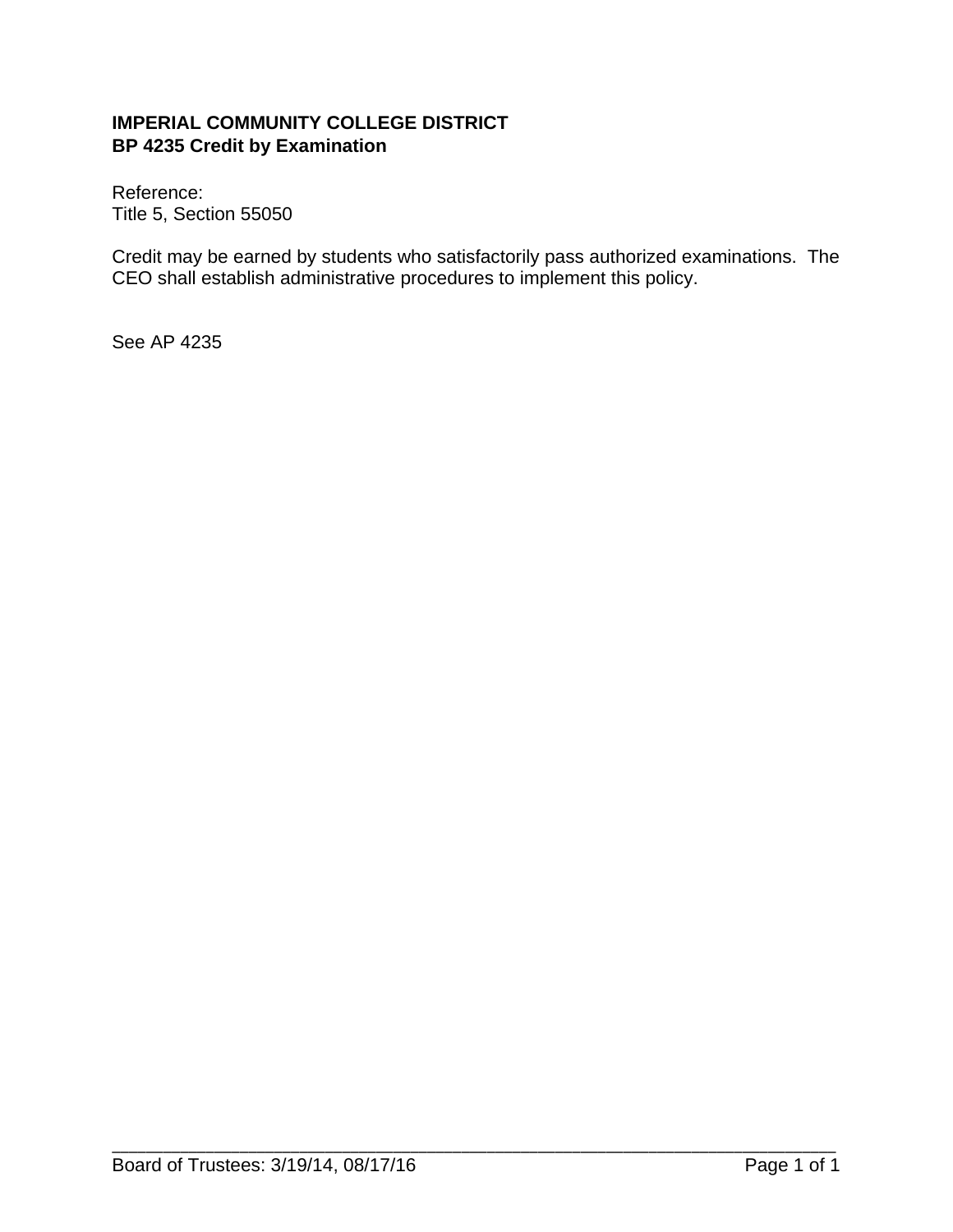## **IMPERIAL COMMUNITY COLLEGE DISTRICT BP 4240 Academic Renewal**

Reference: Title 5 Section 55046

Previously recorded substandard academic performance may be disregarded if it is not reflective of a student's demonstrated ability. The CEO shall establish procedures that provide for academic renewal.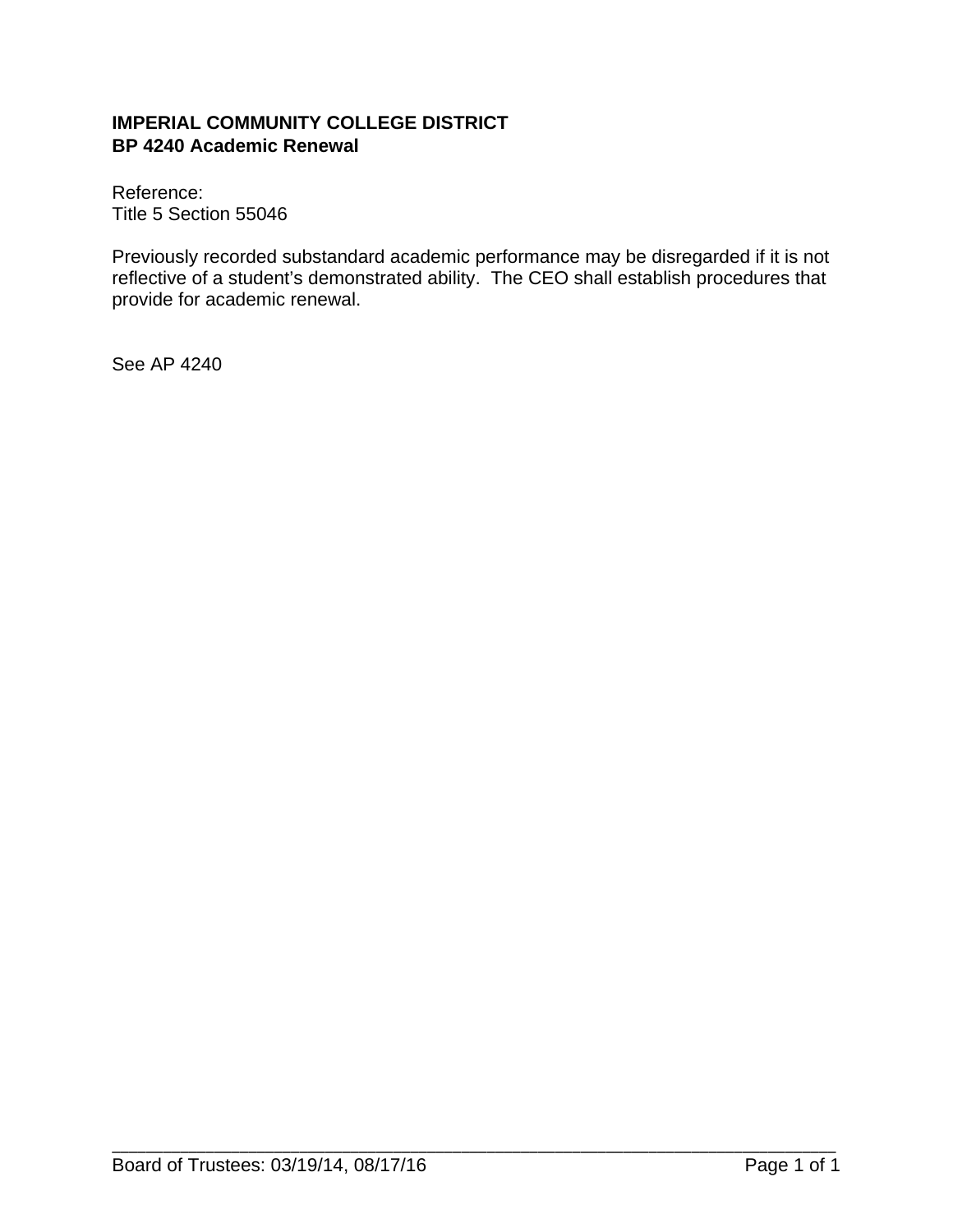## **IMPERIAL COMMUNITY COLLEGE DISTRICT BP 4250 Probation, Disqualification Dismissal, and Readmission**

#### Reference:

Title 5, Section 55030, 55031, 55032, 55034; Education Code Section 70902(b)(3)

## **Probation**

A student shall be placed on academic probation if he or she has attempted a minimum of 12 semester units of work and has a grade point average of less than a "C" (2.0).

A student shall be placed on progress probation if he or she has enrolled in a total of at least 12 semester units and the percentage of all units in which the student has enrolled, for which entries of "W," "I," "NC," and "NP" were recorded reaches or exceeds 50 percent.

A student who is placed on probation may submit an appeal in accordance with procedures to be established by the CEO.

A student on academic probation shall be removed from probation when the student's accumulated grade point average is 2.0 or higher. A student on progress probation shall be removed from probation when the percentage of units in the categories of "W," "I," "NC," and "NP" drops below 50 percent.

## **Dismissal**

A student who is on academic probation shall be subject to dismissal if the student has earned a cumulative grade point average of less than 1.75 in all units attempted in each of three consecutive semesters.

A student who is on progress probation shall be subject to dismissal if the cumulative percentage of units in which the student has been enrolled for which entries of "W," "I," "NC," and "NP" are recorded in at least three consecutive semesters reaches or exceeds 50 percent.

A student who is subject to dismissal may submit a written appeal in compliance with administrative procedures. Dismissal may be postponed and the student continued on probation if the student provides evidence of extenuating circumstances or show significant improvement in academic achievement.

## **Readmission**

A student who has been dismissed may request reinstatement for the spring semester by meeting with a counselor and completing the Petition for Reinstatement after Dismissal.

Readmission may be granted, denied, or postponed according to criteria contained in administrative procedures.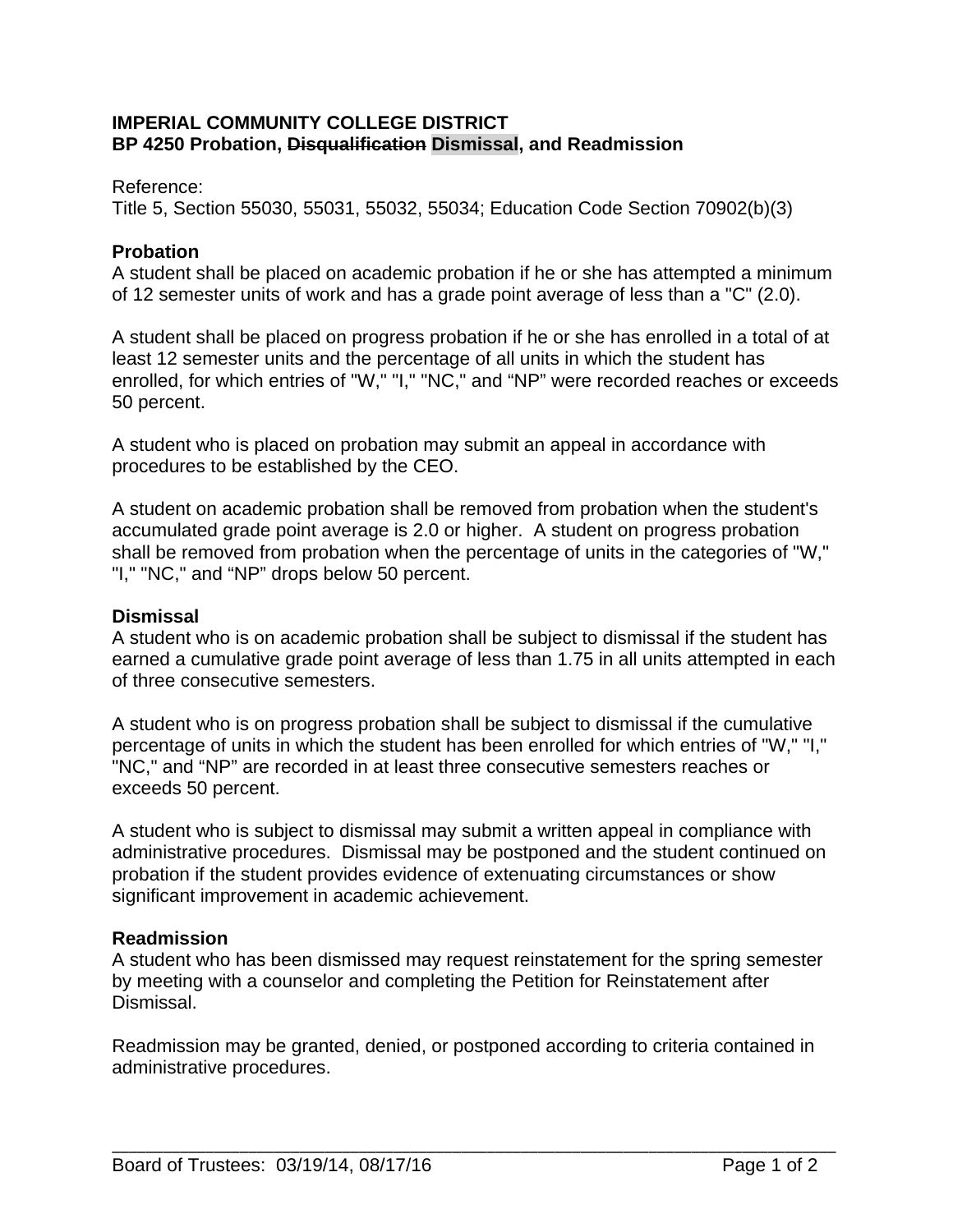The CEO shall develop procedures for the implementation of this policy that comply with the Title 5 requirements.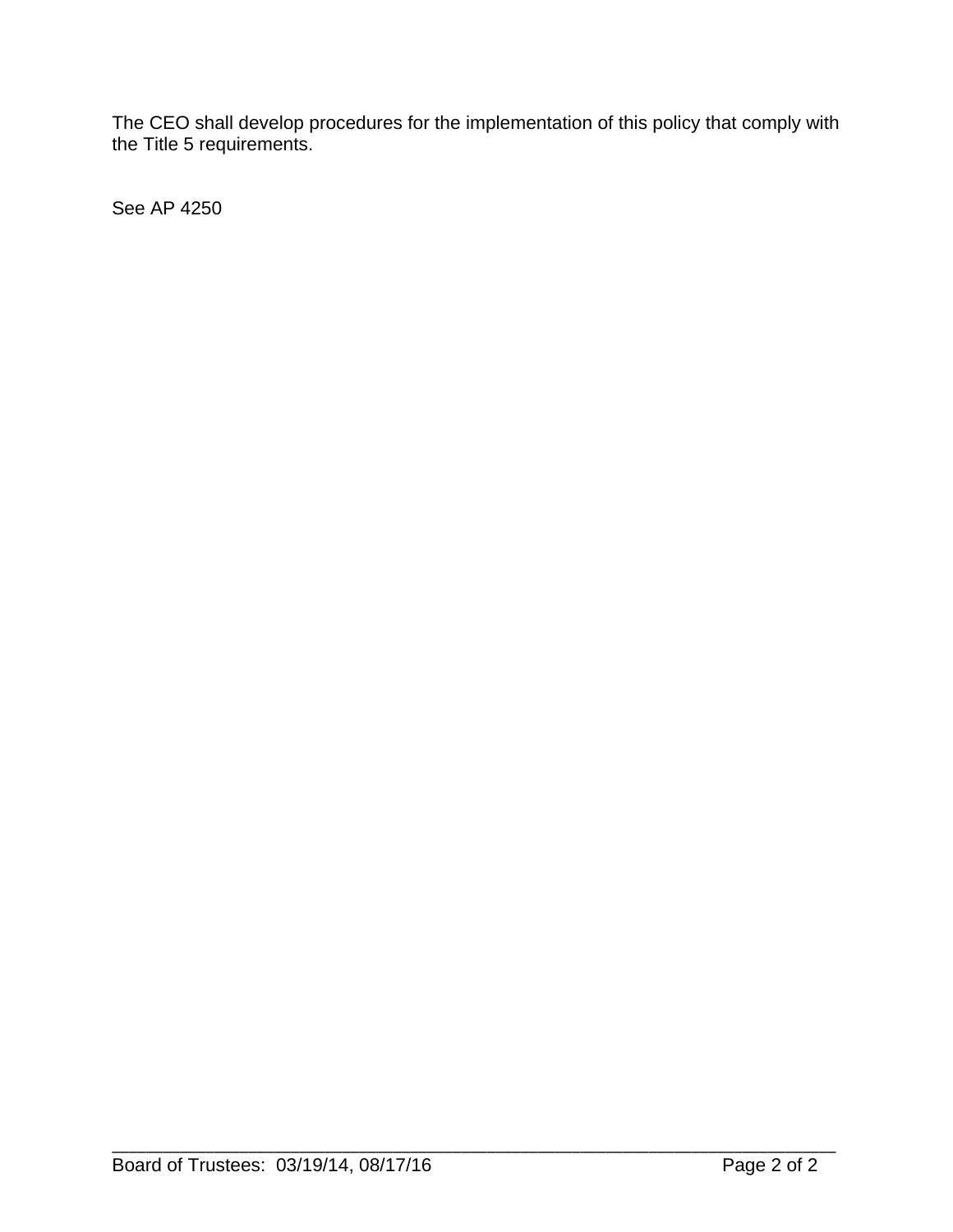## **IMPERIAL COMMUNITY COLLEGE DISTRICT BP 4260 Pre-requisites and Co-requisites**

References: Title 5 Sections 55000 and 55003

The CEO is authorized to establish pre-requisites, co-requisites and advisories on recommended preparation for courses in the curriculum. All such pre-requisites, corequisites, and advisories shall be established in accordance with the standards set out in Title 5. Any pre-requisites, co-requisites or advisories shall be necessary and appropriate for achieving the purpose for which they are established. The procedures shall include a way in which a pre-requisite or co-requisite may be challenged by a student on grounds permitted by law. Pre-requisites, co-requisites, and advisories shall be identified in District publications available to students.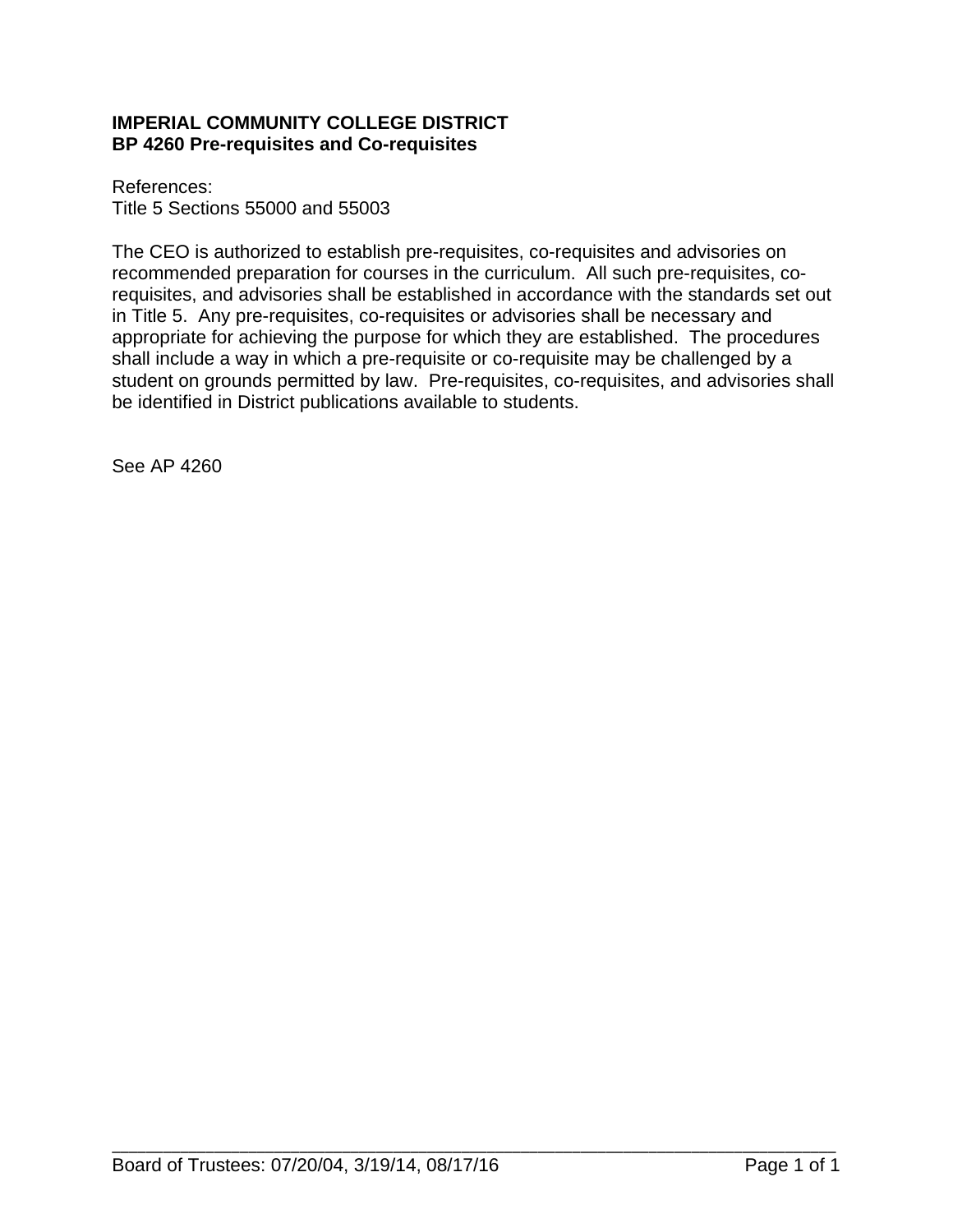## **IMPERIAL COMMUNITY COLLEGE DISTRICT BP 4300 Field Trips and Excursions**

Reference: Title 5 Section 55220

The CEO shall establish procedures that regulate the use of District funds for student travel and attendance at conferences and other activities that are performed as a class assignment or co-curricular activity. The District may pay for expenses of students participating in a field trip or excursion with auxiliary, grant or categorical program funds if the funds are used consistently with the funding source. The expenses of instructors, chaperones, and other personnel traveling with students may also be paid from district funds. Students and staff shall at all times adhere to the standards of conduct applicable to conduct on campus.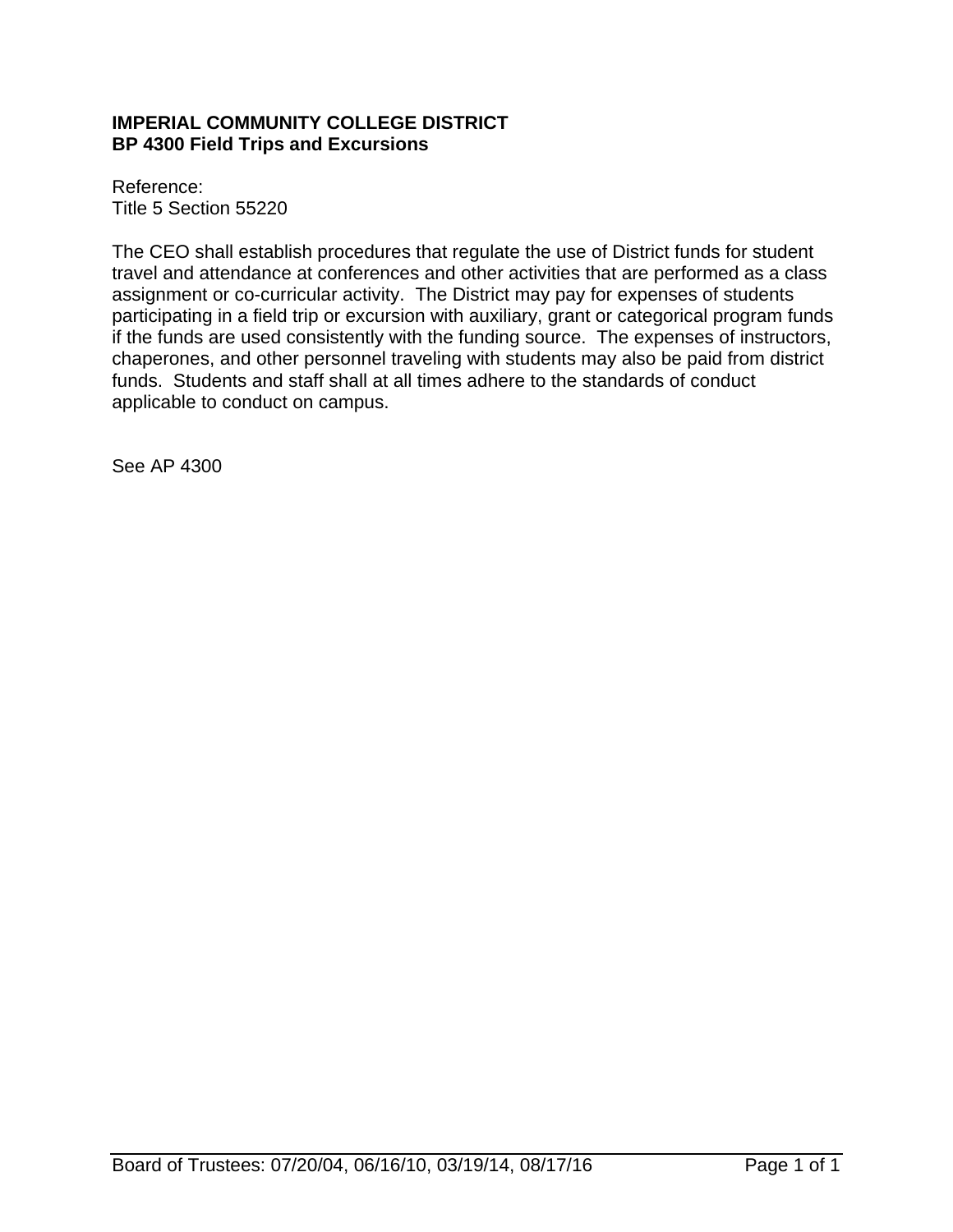## **IMPERIAL COMMUNITY COLLEGE DISTRICT BP 4400 Community Services Programs**

Reference: Education Code Section 78300

The District shall maintain a community services program that shall be designed to contribute to the physical, mental, moral, economic or civic development of the individuals or groups enrolled in it.

Community services courses shall be open for admission of adults and minors who can benefit from the programs.

No General Fund monies may be expended to establish or maintain community services courses. Students involved in community services courses shall be charged a fee not to exceed the cost of maintaining the courses. Courses may also be offered for remuneration by contract, or with contributions or donations from individuals or groups.

Minors shall be required to submit a community service application for admission signed by a parent or legal guardian. Students below grade 11 must also submit an endorsement letter from the student's principal, school official, or community service class instructor stipulating that the class will provide a benefit to the student. Youth camps shall be exempted from this requirement.

No AP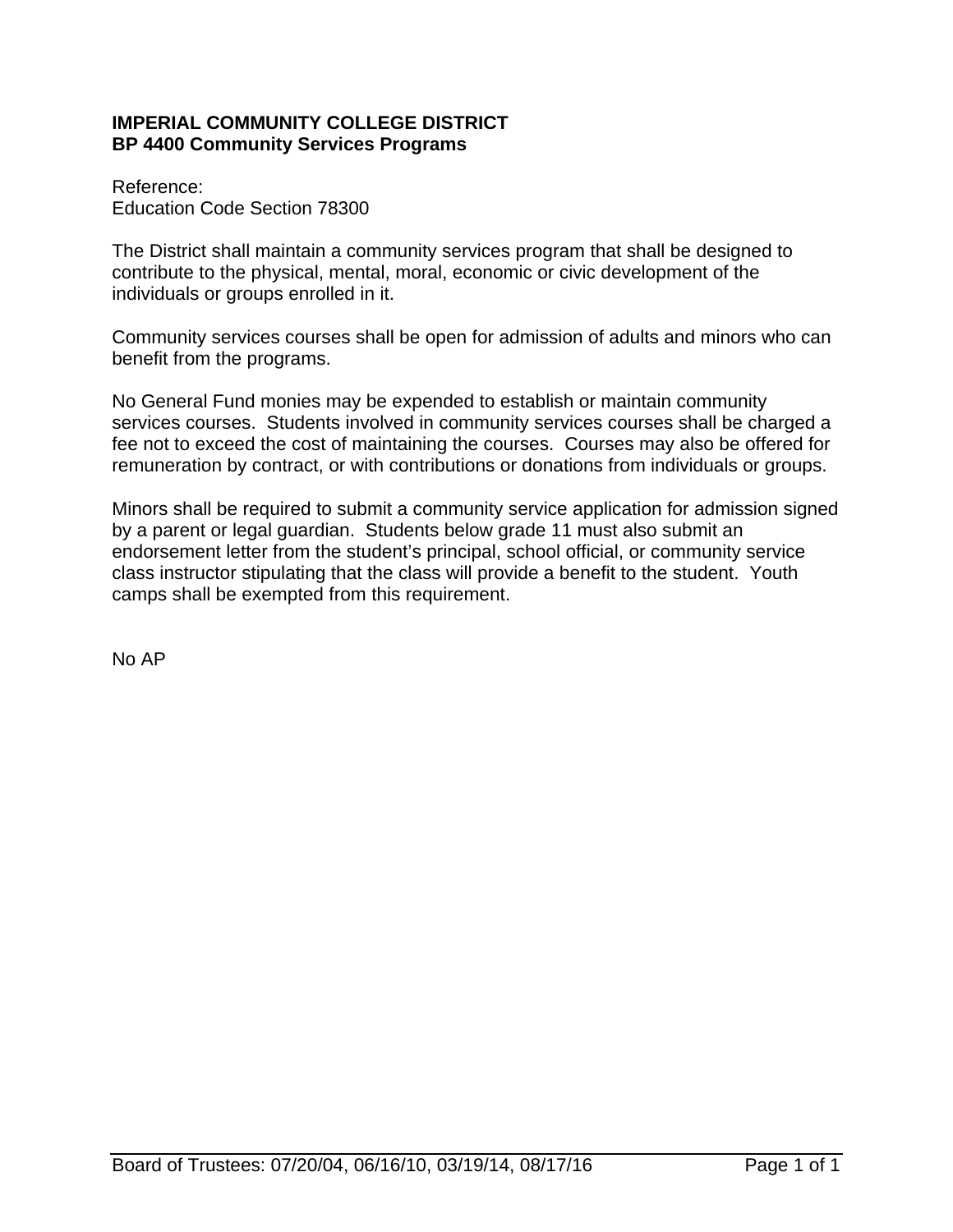## **IMPERIAL COMMUNITY COLLEGE DISTRICT BP 4800 Intercollegiate Athletics**

Reference: Education Code Sections 78223, 66271.6, 66721.8, and 67360 et seq.; 20 U.S. Code Sections 1681 et seq.; ACCJC Accreditation Standard II.C.4

The District shall maintain an organized program for men and women in intercollegiate athletics. The District will offer opportunities for participation in athletics equally to male and female students consistent with state and federal law. The program shall not discriminate on the basis of gender in the availability of athletic opportunities.

The CEO shall assure that the athletics program complies with state law, the California Community College Athletic Association (CCCAA) Constitution and Sport Championship Handbooks Guides, and appropriate Conference Constitution regarding student athlete participation.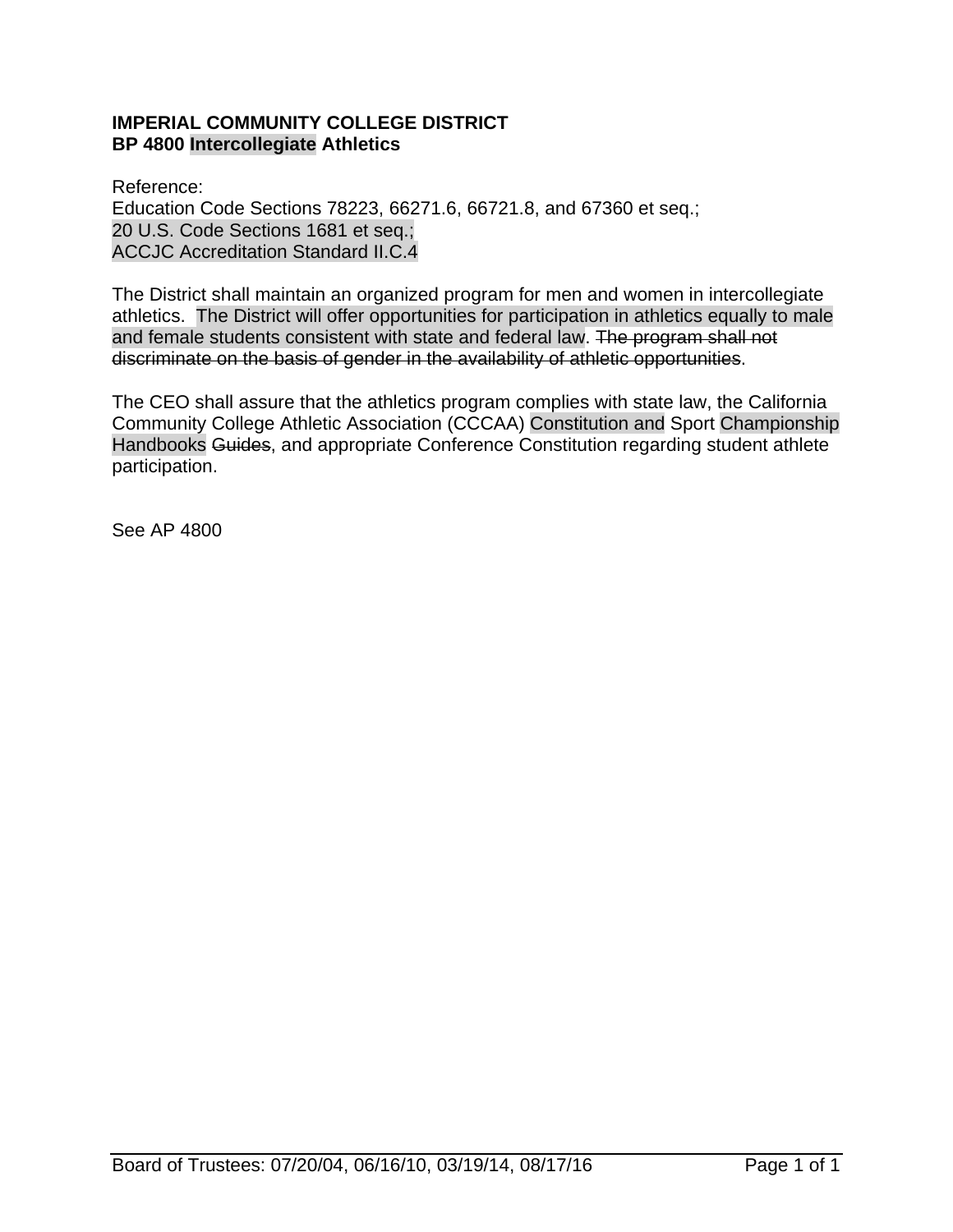# **IMPERIAL VALLEY COLLEGE Standing Rules of the College Council**

*Access to the College Council is available to all members of all constituencies*

*Board Approval December 11, 1996, Resolution No. 11062 Revision Approval June 19, 2004, Resolution No. 13010 Revision Approval June 21, 2005, Resolution No.13281 College Council Revision Approval May 8, 2006 College Council Revision Approval March 23, 2009 College Council Revision Approval November 28, 2011 College Council Revision Approval November 18, 2013 College Council Revision Approval March 24, 2014 College Council Revision Approval May 12, 2014 College Council Revision Approval May 18, 2015*

#### **MEETINGS**

Meetings are held on the  $4<sup>th</sup>$  Wednesday of the month.

#### **AGENDA**

- 1. The College Council will generate its agenda from items submitted by a College Council member or any member of the campus community of Imperial Valley College.
- 2. The agenda will be prepared by the Chair and the Vice Chair of the College Consultation Council and distributed to the Council members 72 hours in advance of the meeting.
- 3. In addition, copies of the agenda and minutes of previous meetings will be posted on the College website and available for review, with attachments, at the President's Office.

#### **OPERATIONS**

- 1. A quorum must be present to hold a meeting. For this Council, a quorum is eight members, with at least one individual from each representative group.
- 2. Constituent groups may designate up to three alternates who may serve during a College Council meeting in the absence of the permanent member. The slate of alternates will be selected and presented to the College Council in advance for the duration of the school year.
- 3. Robert's Rules of Order will be used to conduct meetings.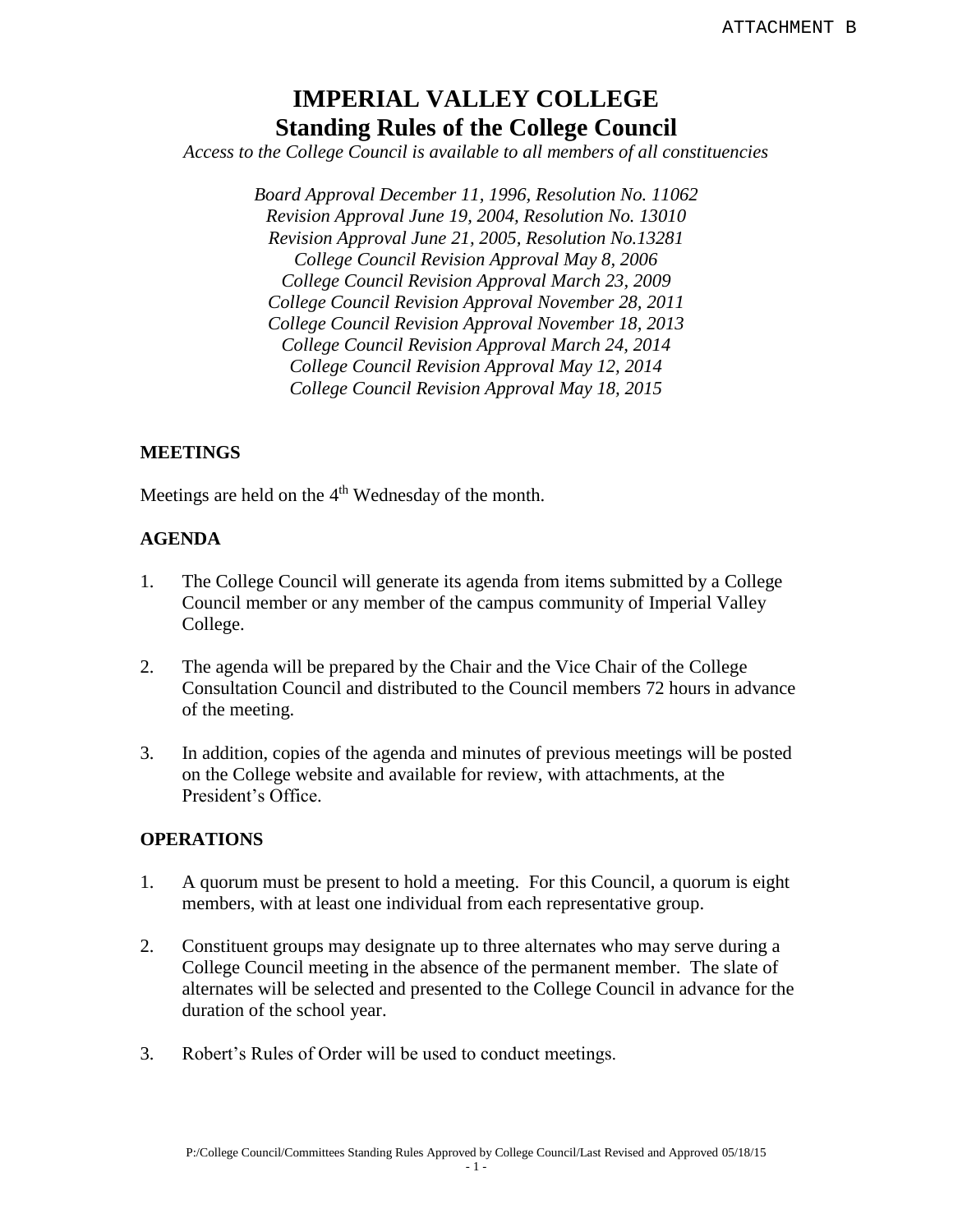4. Council members will work to achieve consensus. If the Council cannot achieve consensus, a vote following Robert's Rules of Order will be taken. Records of dissenting and minority opinion will be included in the final recommendation.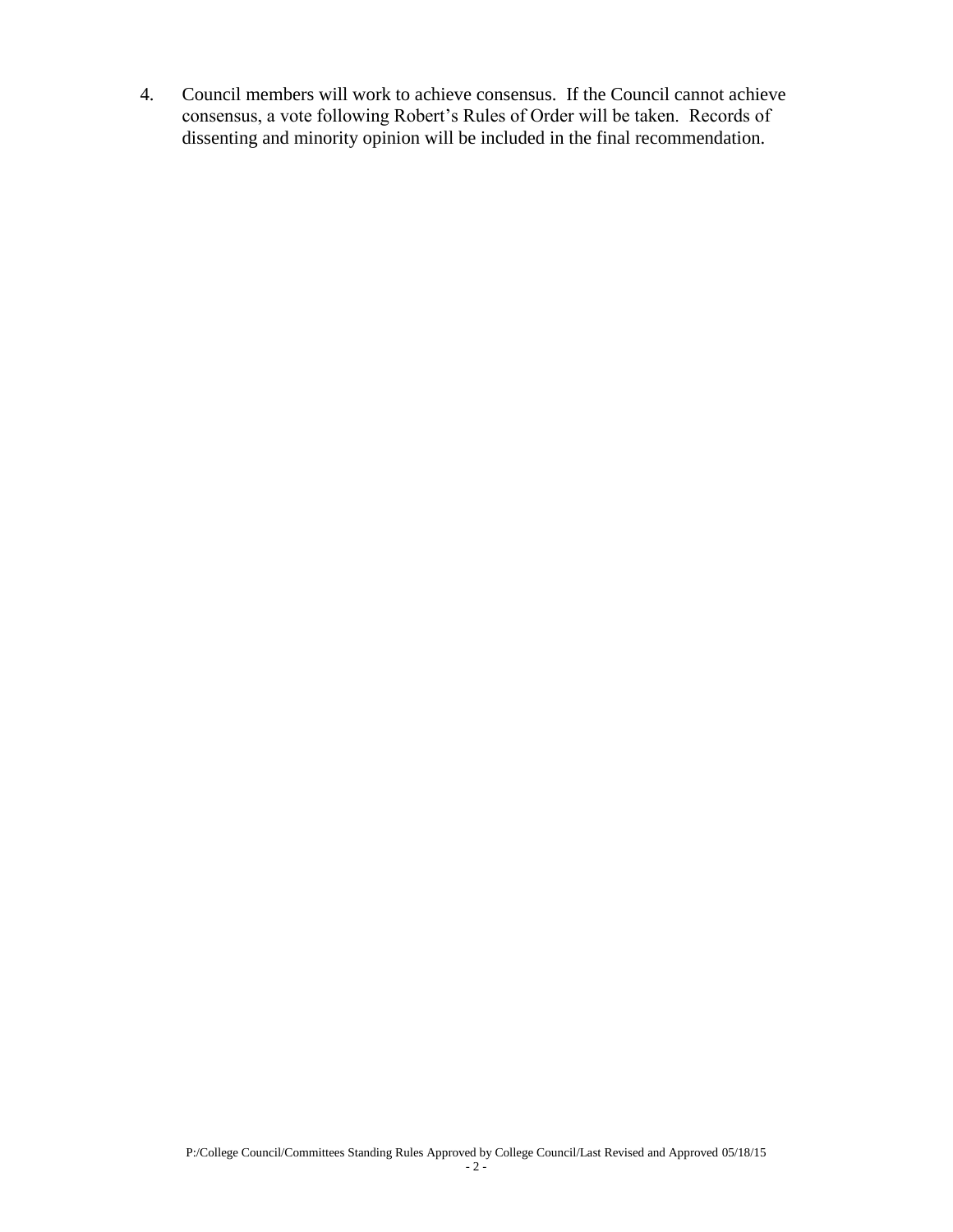## **TERMS OF OFFICE**

- 1. The Chair of the College Council shall be elected for a two-year term by the College Council and be a member of College Council. The election shall take place in odd-numbered years on the last regular meeting of that year. The term shall commence July  $1<sup>st</sup>$  of that calendar year.
- 2. The Vice Chair of the College Council shall be elected for a two-year term by the College Council and be a member of College Council. The term shall commence with the first meeting of the fall semester and end with the last meeting prior to the start of the fall semester. In the absence of the Chair, the Vice Chair will conduct meetings of the College Council.
- 3. If the Chair is unable to complete his or her term, then the Vice Chair will assume the duties of the Chair, and a new Vice Chair shall be elected for the remainder of the two-year term.
- 4. The Chair and Vice Chair may not succeed himself/herself, but the Vice Chair may be elected Chair and the Chair may be elected Vice Chair.
- 5. Should an individual who is finishing his/her term be elected as Chair or Vice Chair he/she shall serve the two years of the term of office.

## **PROCEDURES**

Since the Board of Trustees has established the College Council to ensure that faculty, classified staff, students, administrators, and classified managers/confidential staff have the right to participate effectively in college governance, the following procedures shall apply:

- 1. The College Council will allow for discussion and recommendations to be a shared process by representatives of all five constituent groups (faculty, classified staff, students, administrators, and classified managers/confidential staff). In addition, visitors will be allowed to share their opinions, suggestions and ideas.
- 2. Copies of the minutes will be posted on the College website and available for review, with attachments, at the President's Office.
- 3. Prior to the Board of Trustees receiving any policy recommendation, the College Council will be given the opportunity to express its views and opinions to the College President.
- 4. The views and opinions of the College Council will be expressed in written form to the College President.
- 5. When the views and opinions by the members of the College Council are not accepted by the College President, a written statement giving the rationale for not accepting the view and opinions will be communicated to the members of the College Council.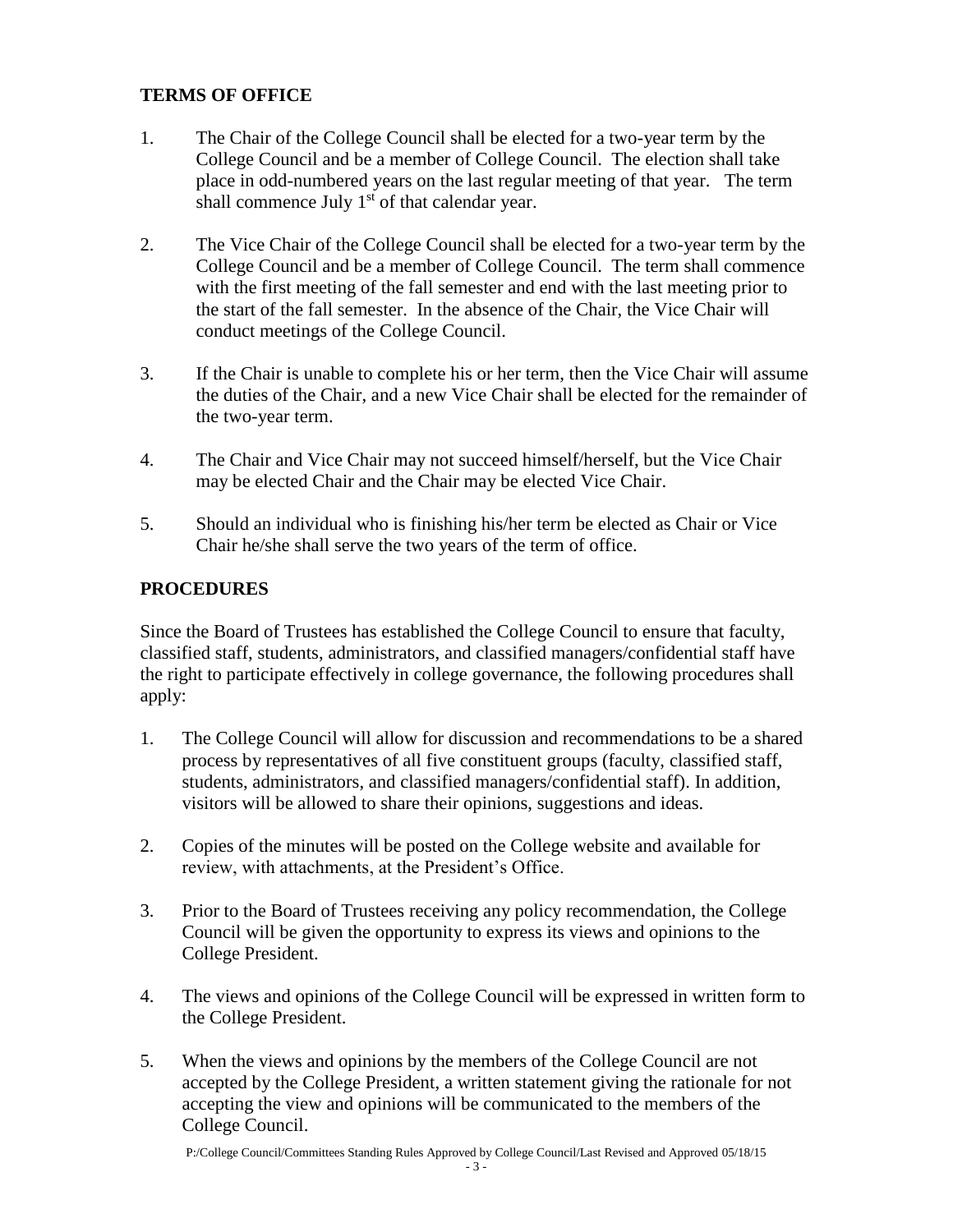6. College Council will serve as the final recommending body to the President on committee recommendations in activities, projects, programs, and plans that have been developed or are being developed by constituent groups and administration. It is not within the purview of College Council to discuss or advise on personnel topics or student discipline.

#### **REVIEW AND REVISION**

These standing rules may be changed by a majority vote of the 15 College Council members.

#### **IMPERIAL COMMUNITY COLLEGE DISTRICT BOARD POLICY 2510/PROCEDURES SECTION 2510 – SHARED GOVERNANCE**

## **COLLEGE COUNCIL**

#### **PHILOSOPHY**

Shared governance is a decision-making process committed to the best interests of our students and our institution based upon participation of those affected by decisions in an environment of cooperation and trust.

One of the basic principles of academic governance in higher education is that effective decisions derive from the powers vested by law in governing boards, the faculty, staff, students, and administrators. Because these sources of information are vital to the development and implementation of sound educational policy, Imperial Valley College wishes to encourage, to the best extent possible, the practice of shared governance.

Shared governance recognizes and indeed is predicated on the sincere commitment on the part of all participants to our students, our professions, and our institution. It is a complex process of consultation that demands from faculty, staff, students, and administrators, a respect for divergent opinions, a sense of mutual trust, and a willingness to work together for the good of the instructional enterprise.

Shared governance embraces the basic objective that all key parties of interest should be given the opportunity to participate jointly in developing recommendations and priorities for the well-being of the institution.

The College Council is the final recommending body on non-academic matters that go to the President and Board of Trustees, while the Board of Trustees relies primarily on the Academic Senate for academic matters as defined by AB1725.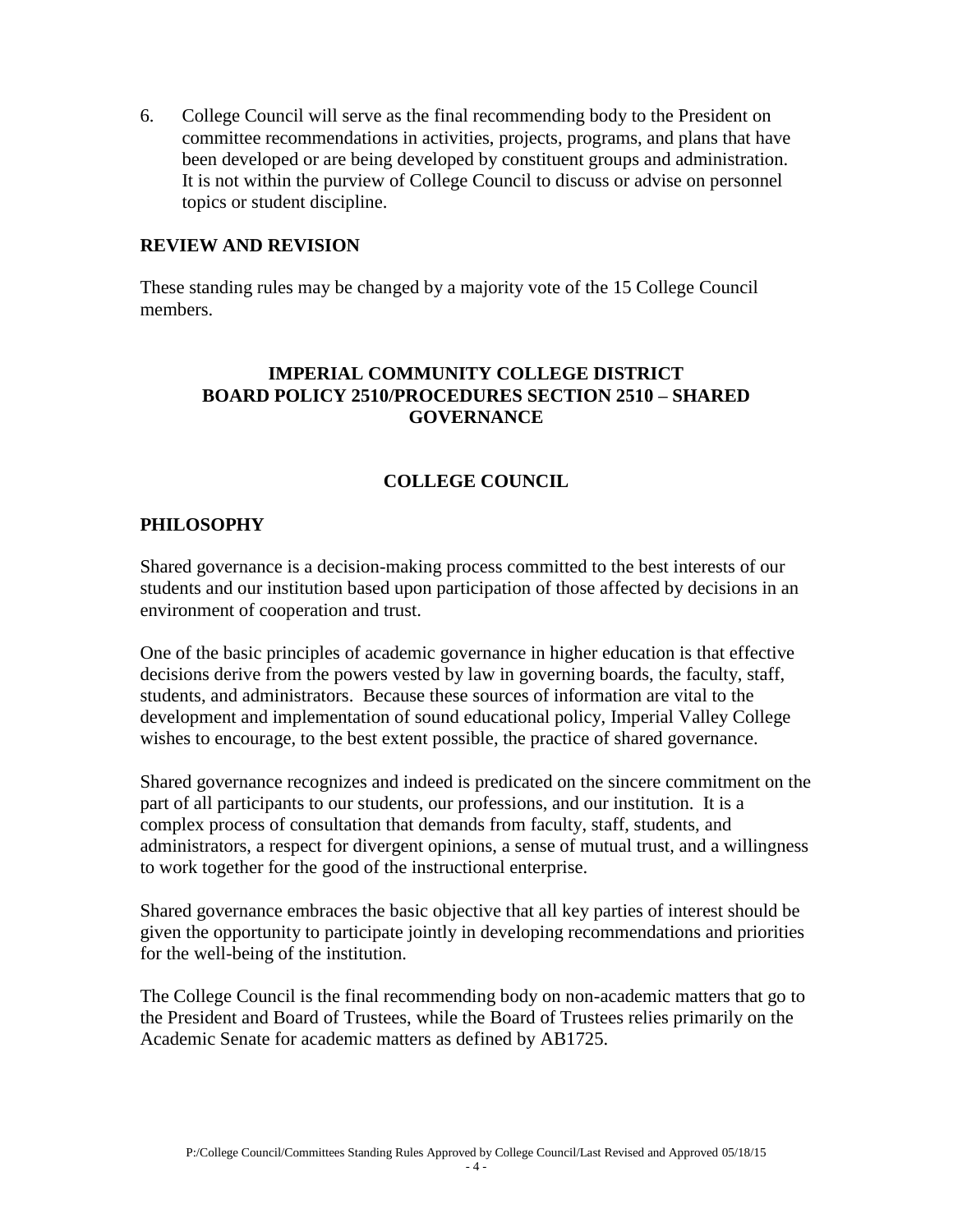## **PURPOSE**

- To deliberate on and recommend to the Superintendent/President all action items referred by College Council subcommittees.
- To ensure that faculty, staff, students, and administrators have the opportunity to express their opinions and ideas at the campus level and to ensure that these opinions and ideas are given every reasonable consideration.
- To establish a process which allows faculty, staff, students, and administrators the opportunity to make recommendations to the College President.

## **FUNCTIONS**

- To convey to the College President the views of the campus community on matters relevant to the orderly functioning of the college.
- To make final recommendations to the College President on which college committees or task forces are needed.
- To make final recommendations on proposed college policies developed by the College President or other policy-recommending college committees.
- To disseminate proposed or current policy, and regulations to the constituent groups for feedback prior to making recommendations to the College President and Board of Trustees or other policy-making college committees.
- To recommend action to the President on all committee recommendations.
- To allow for discussion and recommendations to be a shared process by representatives of all five constituent groups.

## **STRUCTURE**

- 1. The following college constituencies retain all rights granted by law and/or regulations. The five groups represented in this shared governance structure are faculty, classified staff, students, classified managers/confidential, and administrators.
- 2. The permanent members of the College Council are:
	- Three faculty members appointed by the Academic Senate, with one of them being the Academic Senate President or designee.
	- Three classified members appointed by CSEA, with one of them being the CSEA President or designee.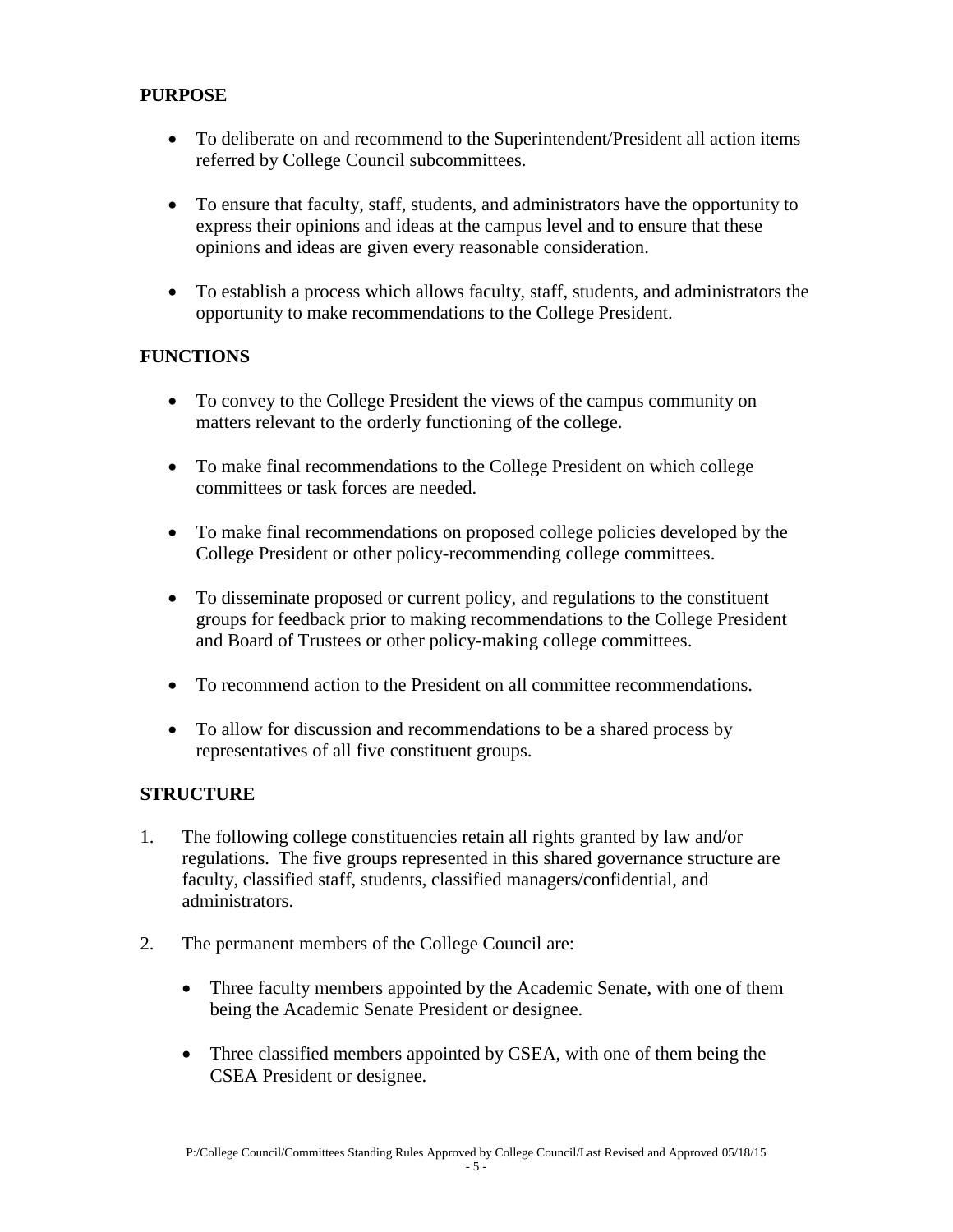- Three members of the Classified Managers/Classified Confidentials appointed by CMCA.
- Three students appointed by the Associated Student Government, with one of them being the ASG President or designee.
- Three administrators appointed by the Administrative Council.
- The College President/Superintendent will be an ex-officio member.
- Terms for faculty, classified, classified managers/confidentials, and administrators shall be for two years.
- Terms for student representatives shall be for one year, commencing with the first meeting of the fall semester and end with the last meeting prior to the start of the fall semester.
- 3. The College Council may create ad hoc committees as needed to address collegewide issues and task forces to address specific (single item) issues.

## **AGENDA COMMITTEE**

The agenda for all general, regular, and special meetings shall be prepared by the College Council Agenda Committee.

1. The Chair and Vice Chair of the College Council will represent their respective areas on the Agenda Committee. If the Chair and Vice Chair are from the same area, they will both attend, but only one will be designated as the representative from that area.

2. The Superintendent/President will be the administrative representative.

3. All members of the Agenda Committee must be current members or ex officio members of the College Council.

4. The committee will consist of the following members:

- 1. The Academic Senate President or designee.
- 2. The CSEA President or designee.
- 3. The ASG President or designee.
- 4. One member from CMCA.
- 5. The Superintendent/President of the college.
- 6. The recording secretary.

5. The Chair of the College Council will have final say in the order and inclusion of agenda items at the end of the meeting.

6. The Agenda Committee will meet the week before the College Council meeting at a time amenable to the members of the Agenda Committee.